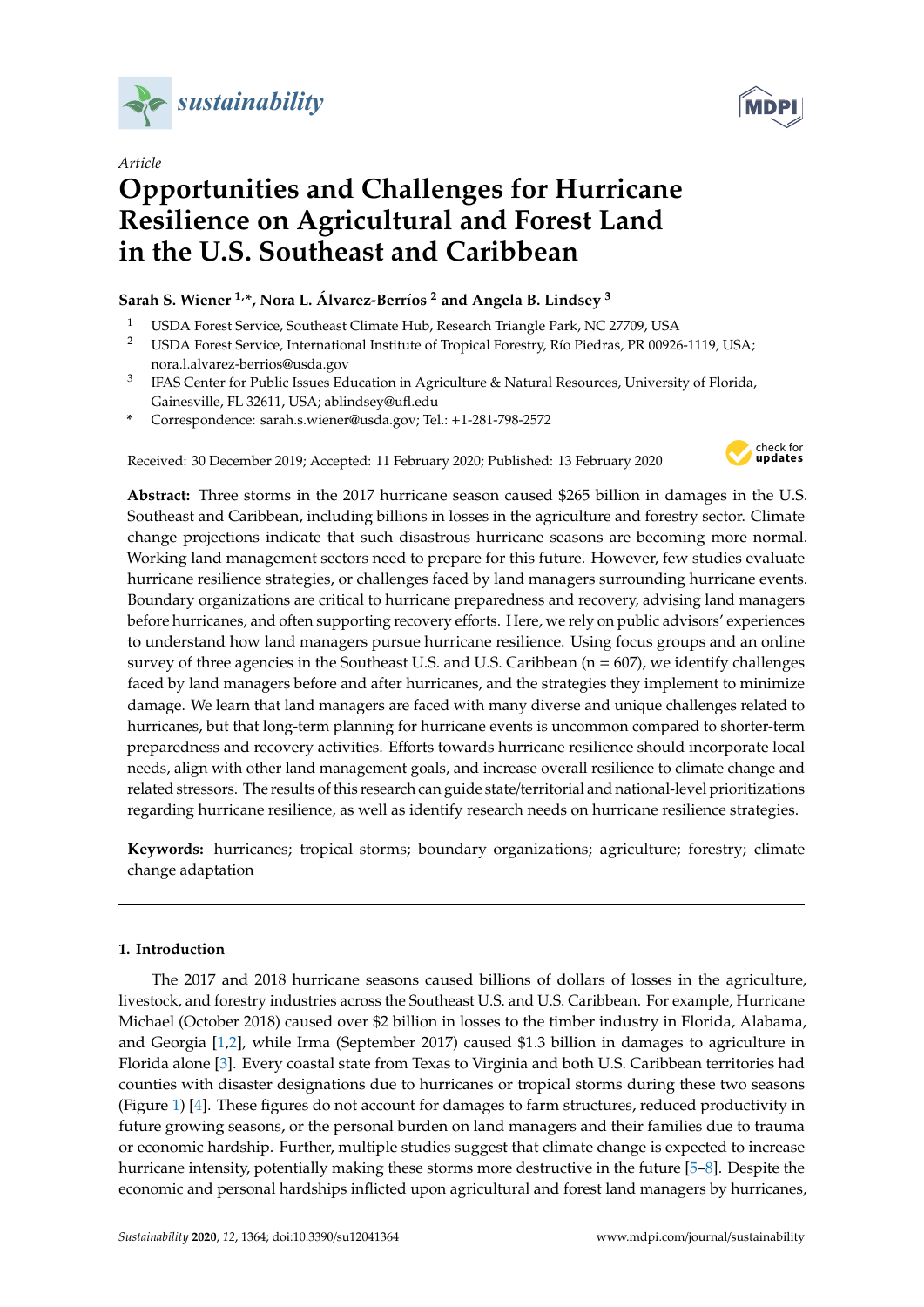they remain an understudied group regarding hurricane impacts and strategies to mitigate those impacts. This dearth of information limits the ability of land managers to adapt to increasingly intense hurricanes.

<span id="page-1-0"></span>

**Figure 1.** Count of presidential disaster designations in the Southeast U.S. and U.S. Caribbean due to hurricanes and tropical storms in 2017 and 2018 [\[4\]](#page-12-3).

One group of professionals tasked with helping land managers prepare for and recover from hurricanes are land management advisors in the public sector, including employees of Cooperative Extension, the United States Department of Agriculture (USDA) Natural Resources Conservation Service (NRCS), and state forestry agencies. Given the various roles advisors play and the interactions they have with land managers before and after storms, they have valuable insight into the actions taken by land managers surrounding hurricane events. Using responses from a 2018 to 2019 survey of Cooperative Extension, NRCS, and state forestry agencies, we seek to answer three research questions: (1) What challenges do land managers face related to hurricane preparedness and recovery?; (2) what are the most important strategies land managers can implement related to hurricane preparedness and recovery?; and (3) are land managers implementing these strategies? Results from this study provide a baseline of information on hurricane preparedness and recovery in the agricultural and forestry sectors, and can inform future research and programming priorities intended to better prepare these sectors for the more intense hurricane seasons that are expected to hit the Southeast U.S. and Caribbean into the future.

## *1.1. Hurricane Impacts and Climate Change*

As climate change is expected to intensify hurricanes, identifying ways to increase resilience to this level of activity becomes more critical. While the 2017 season tied the historical record for the most hurricane-strength named storms [\[9\]](#page-12-6), this destructive season is consistent with multiple future expectations. First, though the number of hurricanes is not expected to increase, stronger storms that rapidly intensify are expected, and these storms can be more difficult to forecast, which complicates decision making regarding hurricane preparation [\[5,](#page-12-4)[6,](#page-12-7)[9\]](#page-12-6). Second, increases in heavy rainfall are also expected, as was observed during Hurricane Harvey (> 60 inches of rain), and Hurricane María, (38 inches) [\[7,](#page-12-8)[10](#page-12-9)[–12\]](#page-12-10). Third, warmer oceans can mean slower hurricane translation speeds, which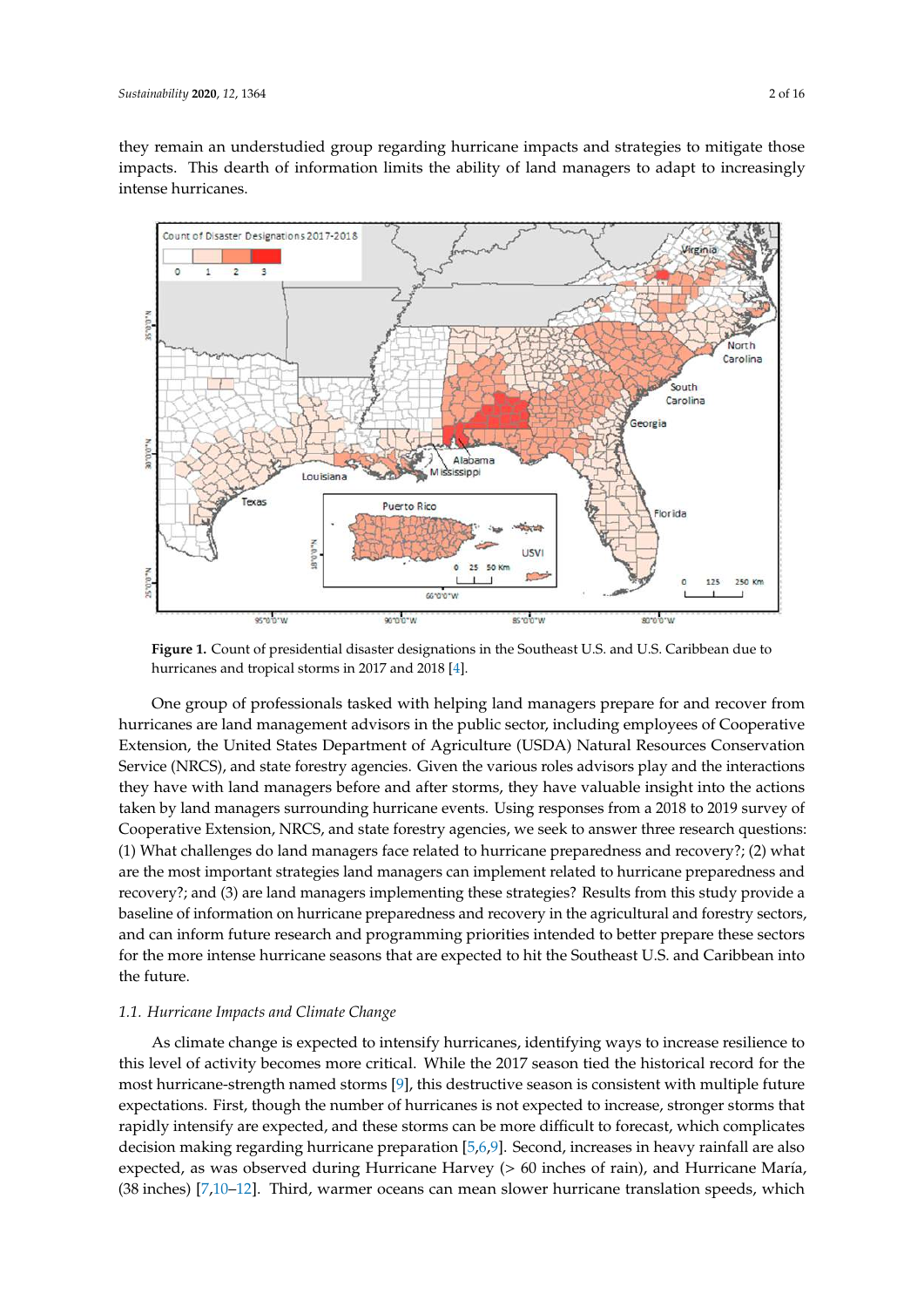allows hurricanes more time to drop larger amounts of rainfall [\[8\]](#page-12-5). Though the Fourth National Climate Assessment declared that evidence is inconclusive regarding causes of slower moving hurricanes [\[9\]](#page-12-6), a global decrease in tropical cyclone speed of 10% from 1949 to 2016 has more recently been observed and attributed to warming temperatures [\[8\]](#page-12-5). Ultimately, substantial evidence exists that hurricane impacts could worsen through increases in wind speed, intensification speed, and rainfall.

## *1.2. Risk Perception and Climate Change Adaptation*

While evidence indicates that hurricanes are becoming more intense due to climate change, land managers may still be reluctant to implement practices that promote resilience to these events. Diverse factors can influence land managers and advisors to adopt or promote practices that are considered more resilient to climate change and extreme weather events [\[13\]](#page-12-11), but higher perceived risk of climate and weather impacts has been repeatedly found to increase positive attitudes towards adaptation [\[14–](#page-12-12)[18\]](#page-13-0).

Additionally, the more removed, or "psychologically distant" an individual is from an event in terms of time, space, social distance, and certainty, the less influence that event and related risk perception has on decision making [\[19\]](#page-13-1), and decisions regarding climate change adaptation tend to be driven by concerns surrounding local impacts [\[13,](#page-12-11)[20\]](#page-13-2). For example, Haden and coauthors [\[15\]](#page-12-13) found that farmers in California were more likely to be willing to adopt adaptation practices based on specific local climate conditions, such as water availability and summer temperatures, and Niles and coauthors [\[18\]](#page-13-0) found that perceived weather variability had a significant influence on agricultural advisors' perception of the need for farmers to adapt.

If we apply psychological distance to hurricanes, historically infrequent return intervals could theoretically dampen risk perception. Regular return intervals of major hurricanes (category 3 or higher) in the Southeast U.S. are between 14 and 58 years [\[21\]](#page-13-3), so land managers may be less likely to consider hurricanes as a major threat by the time a major hurricane event returns.

#### *1.3. Land Management Strategies for Hurricane Resilience*

While research exists on strategies to withstand hurricane related events, such as extreme precipitation, flooding, high winds, and saltwater intrusion, few studies examine the effectiveness of these strategies in the face of hurricanes, where managed land must withstand a combination of these impacts rather than a single impact. Cooperative Extension and other agencies have developed fact-sheet-type material on hurricane preparedness and recovery, but it is unclear if these resources are based on empirical evidence, and they often lack recommendations for longer term planning. Further, while multiple studies quantify the impact of hurricanes on agriculture and forestry [\[22–](#page-13-4)[27\]](#page-13-5), these studies rarely compare impact intensity based on management choices, which would provide valuable insight to land managers. Here, we review the existing literature on management strategies to reduce vulnerability to hurricanes.

In the Caribbean and Central America, evidence suggests that diversified farms and those utilizing more agroecological practices may be more resistant to hurricane damage [\[28](#page-13-6)[–31\]](#page-13-7). Further, Holt-Giménez [\[28\]](#page-13-6) found that impacts to Nicaraguan farms with trees and live fences were less severe, and Perotto-Baldiviezo and coauthors [\[32\]](#page-13-8) found that landslides were less likely in Honduras where more trees were present in a system. However, trees are highly susceptible to wind damage, so if they are a cash crop (i.e., fruit and nut bearing trees) rather than a protective barrier or means for diversification, a farmer may be more vulnerable to loss [\[31\]](#page-13-7). Finally, one study suggests that reducing acreage of certain crops such as cotton, soybeans, and rice near the coast could limit hurricane vulnerability of the U.S. agricultural sector as a whole [\[23\]](#page-13-9).

While these studies provide recommendations for whole-farm preparedness, evidence for commodity-specific techniques to increase hurricane resilience is needed. The majority of existing studies focus on commodities that are multi-year investments, such as pecan and citrus orchards, while annual crops are understudied. Recommendations for orchards include using specific windbreak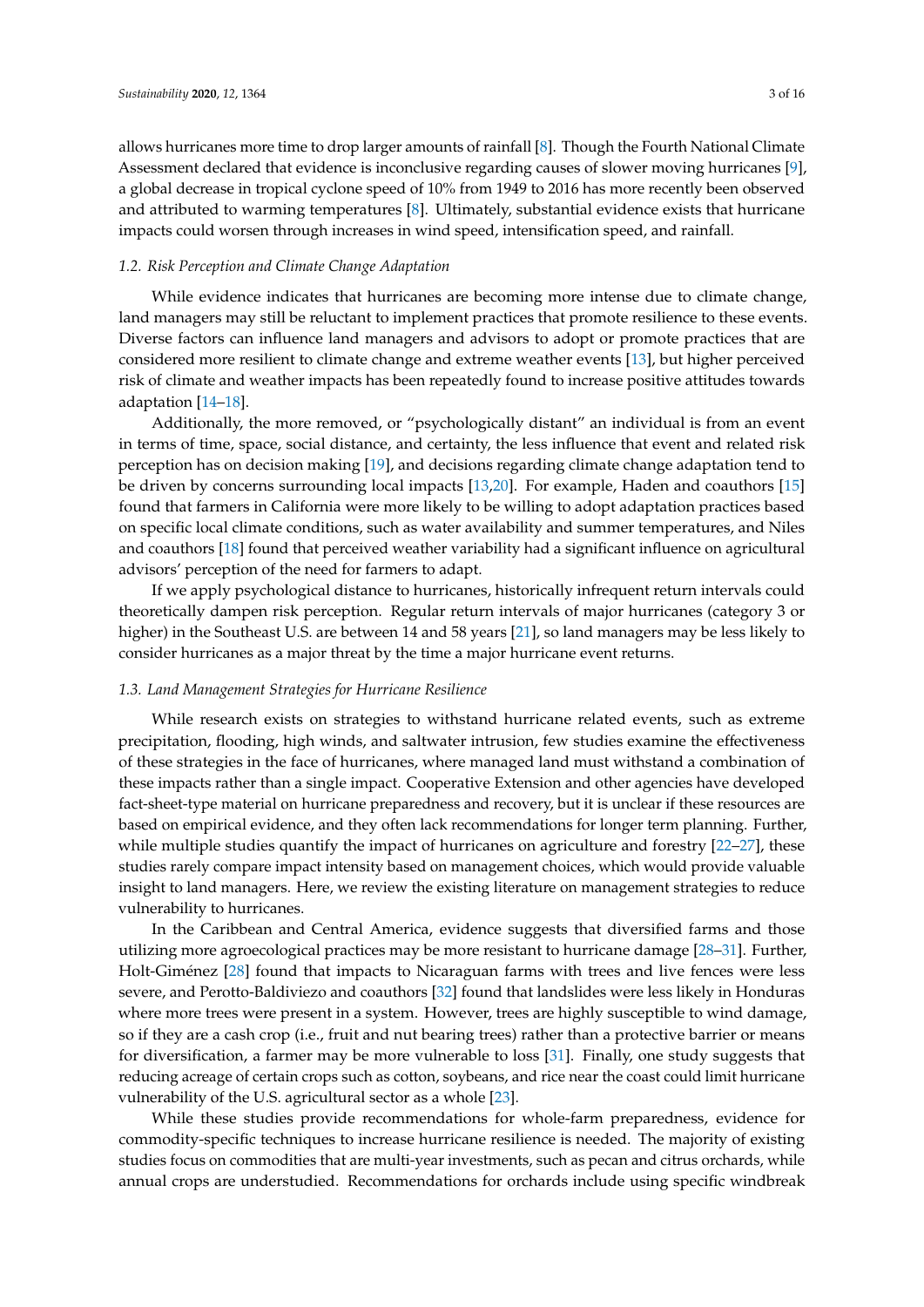orientations, setting trees at the same depth in which they were raised, grafting rather than air layering trees, pruning to reduce tree size, resetting toppled trees, and irrigating and fertilizing trees after a hurricane [\[33–](#page-13-10)[35\]](#page-13-11).

Regarding forest management, more specific recommendations exist, primarily based on post-hurricane assessments in the Southeast U.S. These studies suggest a multitude of strategies to reduce vulnerability to future hurricanes such as reducing stand rotation length, diversifying stand management styles and age class of timber, and replacing loblolly pine and slash pine with the more wind-resistant longleaf pine and hardwood species [\[36](#page-13-12)[–41\]](#page-14-0). Post-hurricane strategies include conducting prescribed burns to reduce wildfire risk, making salvage decisions based on the lean of the tree, and monitoring for pests, diseases, and invasive species [\[40,](#page-13-13)[42\]](#page-14-1).

Finally, two studies identify existing or intended adaptation actions related to hurricanes. Rodriguez-Cruz and Niles [\[43\]](#page-14-2) found that after Hurricane María, Puerto Rican farmers reported likeliness to adopt crop diversification, integrated disease management, and acquisition of or increases in insurance plans. Second, Campbell and Beckford [\[44\]](#page-14-3) found that, while over half of farmers in Jamaica took steps to protect their farming operation, they were more likely to take measures to protect their homes.

In order to enable hurricane resilient land management in the face of a changing climate, additional research into effective strategies is needed. Researchers can begin by testing whether strategies known to better withstand the three major impacts of hurricanes (high winds, extreme precipitation and flooding, and saltwater intrusion) are indeed effective at managing those same impacts when delivered in the form of a strong hurricane, or by incorporating comparison of management techniques when conducting damage assessments.

#### *1.4. Boundary organizations*

Boundary organizations are those that exist between science and decision making while maintaining accountability to both [\[45\]](#page-14-4). Cooperative Extension, state forestry agencies, and NRCS have been identified as boundary organizations in the land management sector that are well suited to deliver information on climate, weather, and climate change adaptation to land managers [\[46–](#page-14-5)[49\]](#page-14-6). Employees of these agencies are also dispersed throughout their respective states in county or area offices, and frequently interact with land managers across the state through conservation planning and provision of training and technical advice. After natural disasters, these agencies are often required to put other duties on hold while they visit land managers, hold information sessions, and provide technical service. Below, we describe the three agencies involved in this study.

### 1.4.1. Cooperative Extension

The Cooperative Extension System (CES) is hosted by Land Grant Universities in each state, and provides science and assistance related to agriculture, natural resources, health, nutrition, family and consumer sciences, youth development, and more [\[50](#page-14-7)[–52\]](#page-14-8). Extension employees provide technical assistance, training, and other services to the public, incorporating the latest scientific research. Most Extension programs have resources and trainings related to disaster preparedness and recovery, and the Extension Disaster Education Network (EDEN) is a nationwide group of Extension professionals designated with expertise in disasters.

### 1.4.2. USDA NRCS

NRCS is the USDA branch charged with providing conservation planning and technical assistance to land managers [\[53\]](#page-14-9). The agency designs and promotes land management conservation practices and programs. Through the Environmental Quality Incentives Program (EQIP), NRCS assists farmers with the implementation of conservation practices that address hurricane-related concerns such as soil and wind erosion, runoff, flooding, salt in surface waters, and plant health [\[54\]](#page-14-10). Emergency enrollment for the program is made available after natural disasters [\[55\]](#page-14-11). Further, the Emergency Watershed Program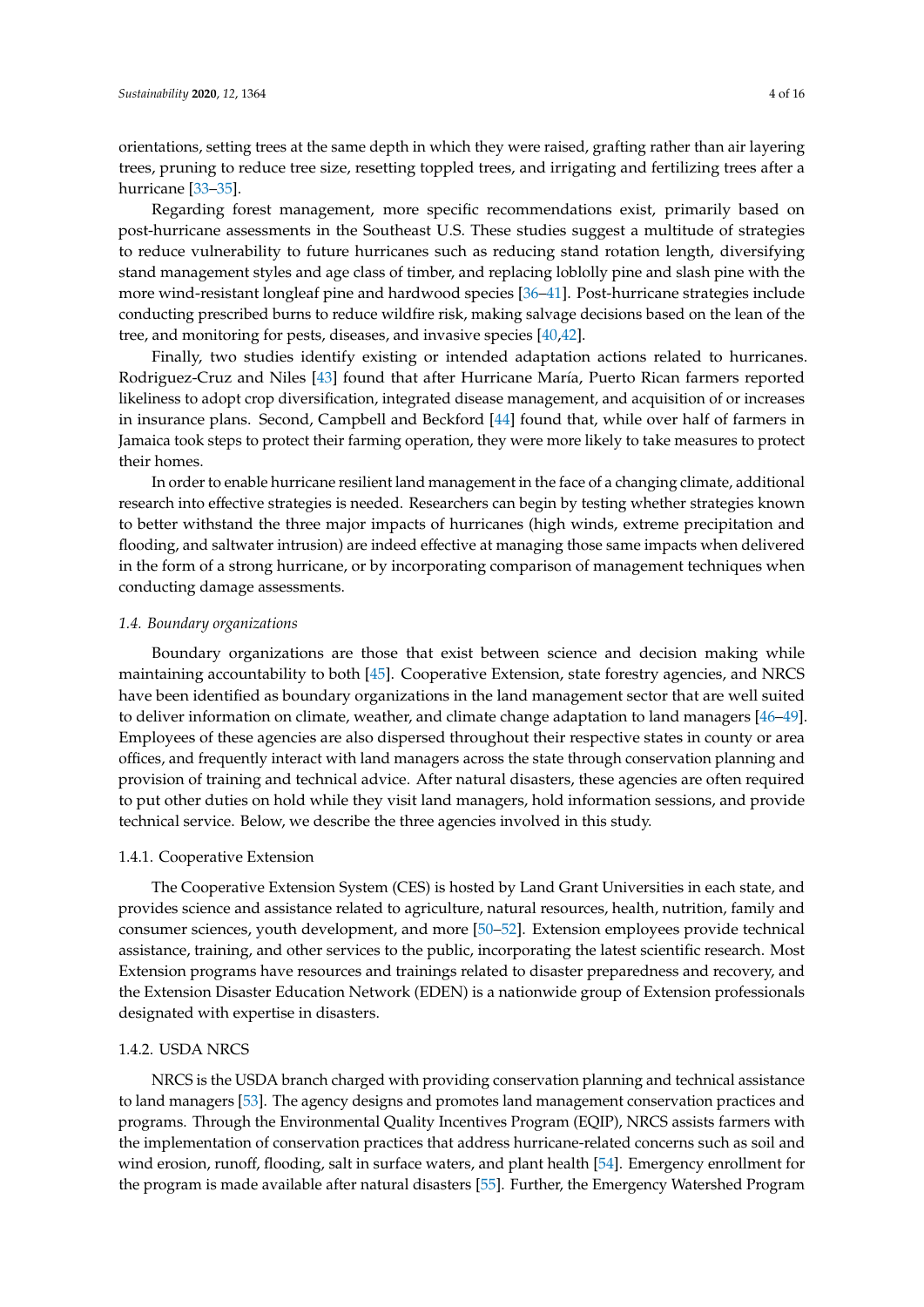provides technical and financial assistance to communities and landowners after natural disasters to reduce threats to life and property through floodplain easements and recovery activities such as the repair of conservation practices and structures (i.e., culverts, levees, and bridges) [\[56\]](#page-14-12).

#### 1.4.3. State Forestry Agencies

State forestry agencies are situated in state governments across the country, and while their exact structure may vary by state, they manage state-owned forests and are the primary providers of technical assistance to family forestland owners across the U.S. [\[57\]](#page-14-13). After a hurricane, these agencies provide technical assistance and advice related to evaluation of damaged trees, timber salvage, forest health (i.e., pest and disease prevention and management), tax issues, reforestation, and future management plans [\[58](#page-14-14)[,59\]](#page-14-15).

#### **2. Materials and Methods**

#### *2.1. Online Surveys*

Following Hurricanes Irma and María in 2017, we developed a survey to understand the perspectives of land management advisors from the public sector regarding hurricane preparedness and recovery across nine states (coastal states from Texas to Virginia) and two territories (Puerto Rico and the U.S. Virgin Islands). The survey was pretested with representatives from each agency (NRCS, state forestry agencies, and Cooperative Extension) and adapted based on feedback from those individuals. To distribute the survey, we contacted State Foresters, NRCS State Conservationists, and Deans or Associate Deans for Cooperative Extension to request permission to distribute the survey, as well as assistance in reaching their staff. We requested that the survey be sent to staff who assist farm and forest land managers directly and who may be involved with hurricane preparedness and recovery. From November 2018 to January 2019, requests for participation were sent three times, approximately one week apart, following the Tailored Design Method [\[60\]](#page-14-16).

The survey included questions about the level of impact to land managers of specific hurricane-related threats, with responses ranging from no impact to devastating impact. Means  $(\mu)$ and standard deviations  $(\sigma)$  were calculated for each threat by agency and in aggregate. Subsequently, we provided a list of short-term hurricane preparedness strategies (measures taken to prepare for an existing hurricane that is forecast to make landfall in the next week or less), long-term hurricane preparedness strategies (measures taken to protect managed land from hurricanes that may come within months or years), and hurricane recovery strategies (measures taken to assess and repair damage after a hurricane). The list of strategies was gathered from Cooperative Extension, NRCS, and state forestry agency publications and fact sheets that are intended to help land managers prepare for and recover from hurricanes, as well as from conversations with experts from those same three organizations. The strategies were categorized as agriculture, livestock, forestry, or general, and respondents were only shown the general strategies and those corresponding to their self-identified primary sector of work. Respondents were asked to estimate the proportion of land managers and landowners they work with who use a strategy (hereafter referred to as "prevalence"), as well as how important each strategy is for successful hurricane preparedness/recovery (hereafter referred to as "importance"). We then identified strategies with both a high median importance and low median prevalence and labeled them as having an importance-prevalence gap. These strategies include those with a median importance of *very important* and a median prevalence of *about 50%* or lower, as well as strategies with a median importance of *important* and a median prevalence of *less than 50%* or lower.

Finally, an open-ended question about the challenges faced by land managers during hurricane recovery was analyzed for themes using Dedoose [\[61\]](#page-14-17). Codes were developed based on a review of the first 100 randomly selected responses. Responses were coded independently by two reviewers, with the second reviewer making a final decision when codes did not align.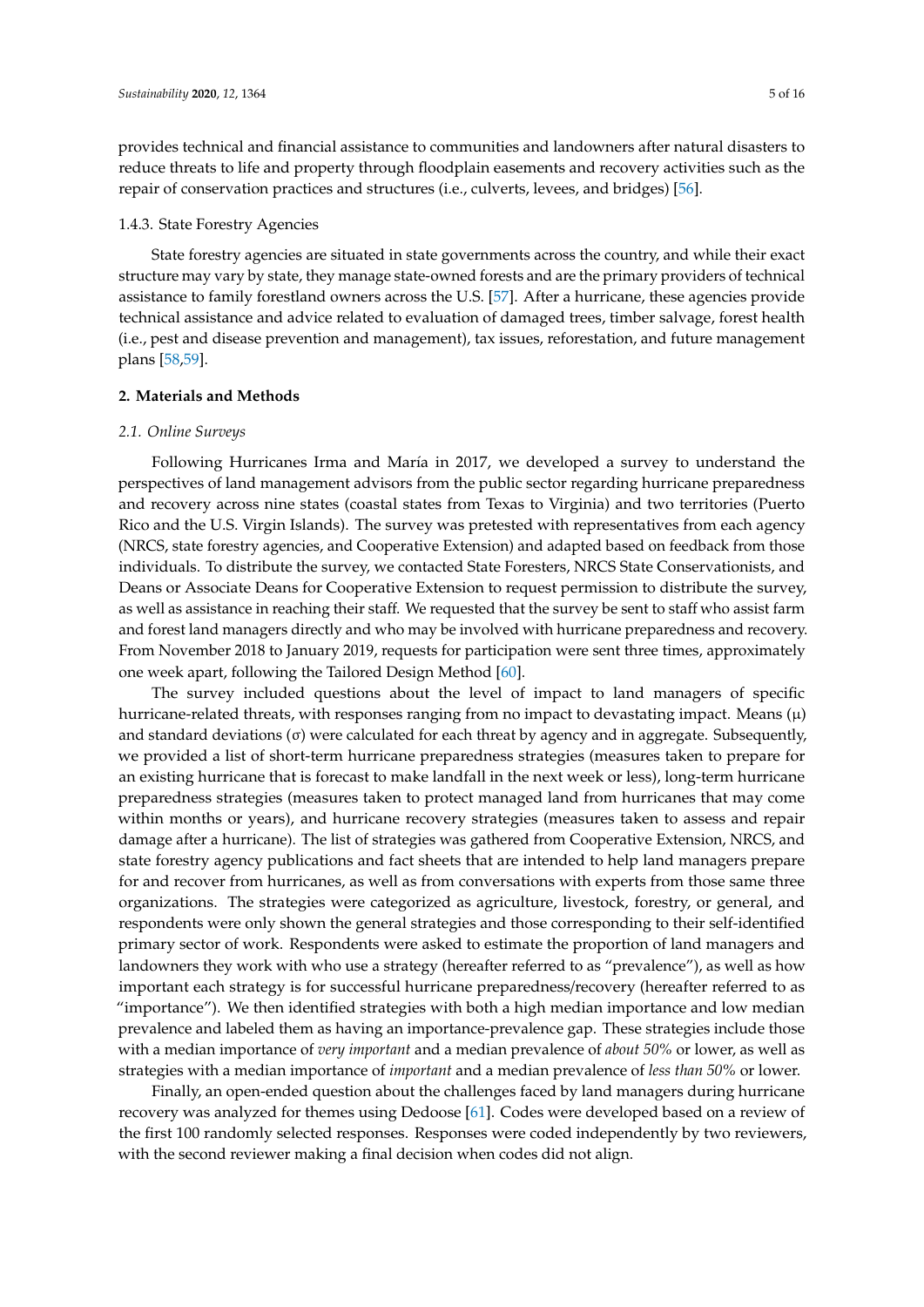#### *2.2. Focus Groups*

Focus groups were held at a Hurricane Resilience Workshop on November 15, 2018 in Gainesville, Florida. Attendees were primarily from Cooperative Extension and other public agencies. Most participants were from institutions in Florida, Georgia, and Alabama, but other states were represented as well. Focus groups were held to further the conversations prompted by workshop presentations on hurricanes and hurricane resilience. In total, 24 participants were divided into two groups that met twice during the workshop, resulting in four focus group sessions that were audio recorded, transcribed, and analyzed in MAX QDA Data Analysis software. Two coders met to code the first session together and to develop a codebook by which to code the other groups. Intercoder agreement was above 70%.

The survey and focus groups were approved by the University of Florida's IRB protocol #IRB201801856.

#### **3. Results**

#### *3.1. Online Surveys*

In total, 734 individuals responded to the survey. Respondents were asked if they work directly with agricultural or forest land managers as part of their job, and those who did not were excluded from the survey. The final number of respondents included in this report was 607, including 278 respondents from Cooperative Extension, 218 from USDA NRCS, and 106 from state forestry agencies. Total responses by state/territory ranged from 12 (U.S. Virgin Islands) to 144 (Mississippi). The mean number of responses by state/territory was 51 and the standard deviation was 36, indicating a bias in the geographic distribution of respondents. Respondents reported primarily working with agriculture (n  $=$  231), followed by livestock (n = 187), and forestry (n = 174).

From the perspective of respondents, the hurricane-related effects with the greatest impact on land managers were *power outages* (µ = 3.84; σ = 0.94), *fallen trees* (µ = 3.79; σ = 0.94), *impassable or closed roads and transportation issues* ( $\mu = 3.63$ ;  $\sigma = 0.99$ ), and *flooding from rain* ( $\mu = 3.56$ ;  $\sigma = 1.03$ ) (Table [1\)](#page-6-0). Significant differences in perceived impact between agencies were found for *flooding from rain*, *communication issues*, *gas shortages*, *lack of potable water*, and *coastal flooding*/*storm surge flooding*. For each effect with statistically significant differences between agencies, NRCS reported the highest impact, followed by Cooperative Extension, and State Forestry Agencies.

We subsequently analyzed the open-ended survey question, "In your opinion, what is the biggest challenge land managers/landowners you work with face during hurricane recovery?" According to respondents, the biggest challenges faced by land managers were *farm and forest management issues* (35%), which was broken down into more specific management challenges such as *timber salvage di*ffi*culties* (13%), *repair and clean up* (7%), and *infrastructure damage and repair* (7%) (Table [2\)](#page-6-1). Other frequently cited challenges included those that were *environmental*/*ecological* (13%), *financial* (13%), and those related to seeking and receiving *government assistance and aid* (11%). Responses were further broken down by agency. On average, all agencies listed *farm*/*forest management* challenges as the biggest challenge, but the subsequently ranked responses differed. Respondents from Cooperative Extension listed *environmental*/*ecological* (16%) and *financial* (13%) challenges second and third most often, respectively. Among NRCS respondents, the second most common response was *financial* (16%), followed by *environmental*/*ecological* (14%). Finally, though it is technically part of *farm*/*forest management* challenges, *timber salvage di*ffi*culties* was the second most commonly listed challenge (40%) by state forestry agencies, followed by *markets* (14%).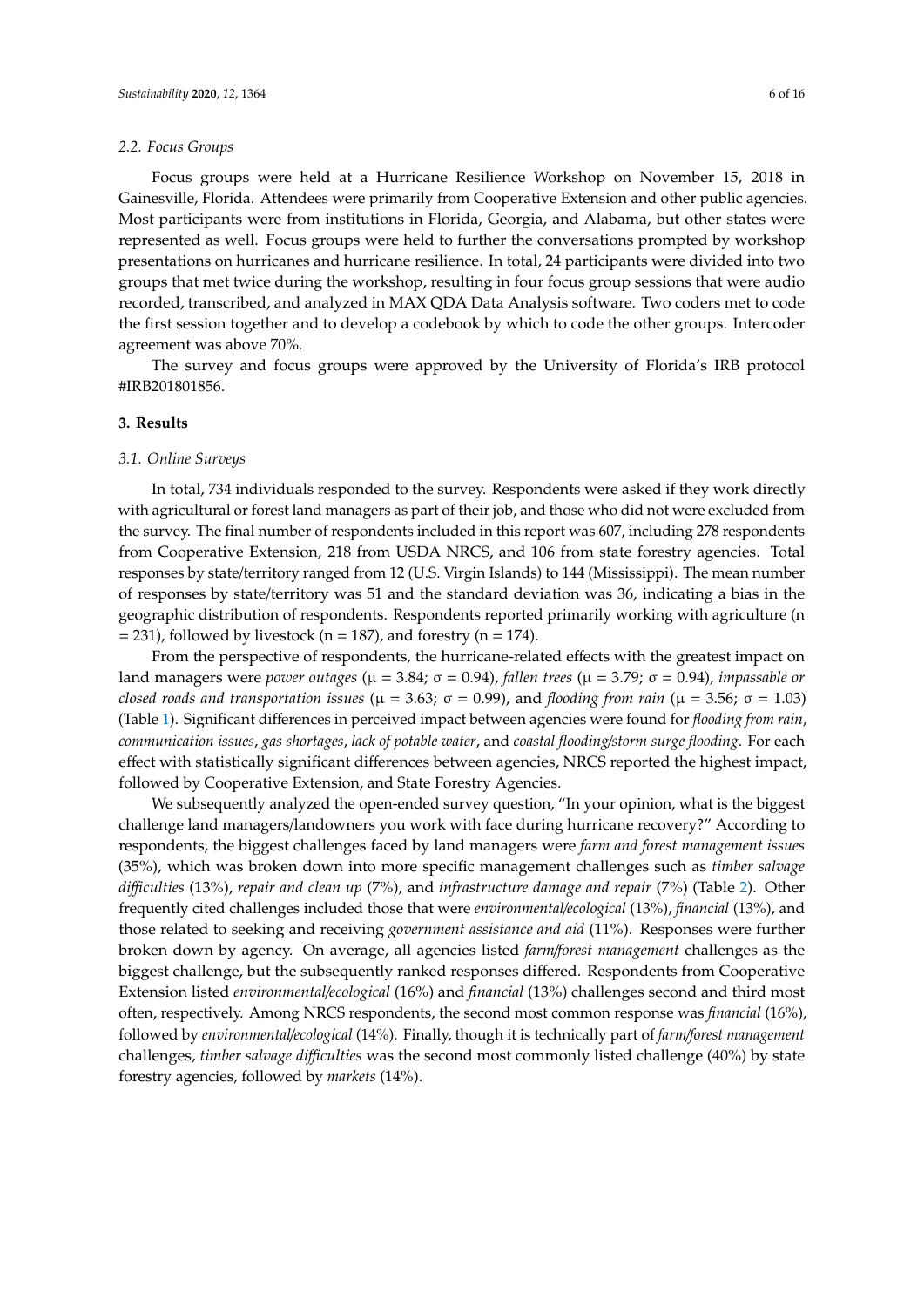|                                                         | NRCS $(n = 200)$           | Cooperative<br>Extension $(n = 240)$ | <b>State Forestry</b><br>$(n = 88)$ | Aggregate<br>$(n = 528)$ |
|---------------------------------------------------------|----------------------------|--------------------------------------|-------------------------------------|--------------------------|
| Power outages                                           | 3.87(1.04)                 | 3.88(0.88)                           | 3.66(0.85)                          | 3.84(0.94)               |
| Fallen trees                                            | 3.77(0.99)                 | 3.75(0.97)                           | 3.93(0.70)                          | 3.79(0.94)               |
| Impassable or closed roads<br>and transportation issues | 3.68(1.01)                 | 3.60(1.02)                           | 3.58(0.84)                          | 3.63(0.99)               |
| Flooding from rain                                      | 3.76 (1.03) $FC$           | 3.53 $(1.01)$ <sup>F</sup>           | 3.18 (1.01) NC                      | 3.56(1.03)               |
| Communication issues (no<br>phone or internet service)  | 3.33 $(1.14)$ <sup>F</sup> | 3.27(1.11)                           | 2.99 $(1.00)^N$                     | 3.24(1.11)               |
| Gas shortages                                           | 3.14 $(1.15)$ <sup>F</sup> | 3.05 $(1.20)$ <sup>F</sup>           | $2.68(1.11)$ NC                     | 3.02(1.18)               |
| Lack of potable water                                   | 3.02 $(1.26)$ <sup>F</sup> | 2.91(1.19)                           | 2.62 (1.06) <sup>N</sup>            | 2.91(1.20)               |
| Evacuation requirements                                 | 2.69(1.21)                 | 2.54(1.17)                           | 2.42(1.04)                          | 2.58(1.17)               |
| Coastal flooding/storm<br>surge flooding                | 2.59 $(1.63)$ <sup>C</sup> | $2.14(1.40)^N$                       | 2.38(1.36)                          | 2.35(1.50)               |
| Landslides                                              | 1.88(1.35)                 | 1.71(1.13)                           | 1.66(1.08)                          | 1.76(1.21)               |

<span id="page-6-0"></span>**Table 1.** Responses to "Please rate the level of each impact on the land managers you work with and their ability to recover from hurricanes.".

Responses are on a 5-point Likert-type scale  $(1 = no$  impact;  $2 = low$  impact;  $3 =$  moderate impact;  $4 = high$  impact; 5 = devastating impact); mean response shown with standard deviation in parenthesis. F Indicates significant difference (*p* < 0.05) from state forestry agency respondents, using a Kruskal-Wallis Test. <sup>N</sup> Indicates significant difference ( $p < 0.05$ ) from NRCS respondents. <sup>C</sup> Indicates significant difference ( $p < 0.05$ ) from Cooperative Extension respondents.

<span id="page-6-1"></span>**Table 2.** Responses to the open-ended question, "In your opinion, what is the biggest challenge land managers/landowners you work with face during hurricane recovery?".

|                                                              | Total $(n = 602)$ | Coop. Ext.<br>$(n = 278)$ | NRCS $(n = 218)$ | <b>State Forestry</b><br>Agencies ( $n = 106$ ) |
|--------------------------------------------------------------|-------------------|---------------------------|------------------|-------------------------------------------------|
| Farm/Forest Management <sup>1</sup>                          | 35%               | 36%                       | 27%              | 47%                                             |
| Timber salvage difficulties                                  | 13%               | 8%                        | 6%               | 40%                                             |
| Repair and cleanup                                           | 7%                | 8%                        | 6%               | 8%                                              |
| Infrastructure damage and repair                             | $7\%$             | 9%                        | $7\%$            | $1\%$                                           |
| Labor and machinery unavailable                              | 5%                | 5%                        | 4%               | 7%                                              |
| Crop and forage loss                                         | 4%                | $7\%$                     | 4%               | $0\%$                                           |
| Wind damage                                                  | 4%                | 5%                        | 3%               | $1\%$                                           |
| Animal care and losses                                       | 2%                | 3%                        | 3%               | $0\%$                                           |
| Farm supplies unavailable (i.e., seeds,<br>fertilizer, feed) | $1\%$             | $2\%$                     | $1\%$            | $1\%$                                           |
| Other                                                        | 3%                | $4\%$                     | 3%               | 3%                                              |
| Environmental/Ecological                                     | 13%               | 16%                       | 14%              | $2\%$                                           |
| Excess water                                                 | 9%                | 13%                       | 8%               | $2\%$                                           |
| <b>Water Contamination</b>                                   | 2%                | 2%                        | 2%               | $1\%$                                           |
| Soil Degradation                                             | 2%                | 2%                        | $4\%$            | $0\%$                                           |
| Financial                                                    | 13%               | 13%                       | 16%              | 9%                                              |
| Financial cost of recovery                                   | 9%                | $7\%$                     | 12%              | 8%                                              |
| <b>Financial losses</b>                                      | 6%                | 8%                        | 5%               | $1\%$                                           |
| <b>Government Assistance and Aid</b>                         | 11%               | 10%                       | 12%              | 9%                                              |
| <b>Electricity and Fuel Shortages</b>                        | 9%                | 8%                        | 11%              | 5%                                              |
| <b>Information Needs</b>                                     | 4%                | 6%                        | 4%               | 3%                                              |
| <b>Access and Transportation</b>                             | 4%                | 4%                        | 6%               | $1\%$                                           |
| Communication                                                | 4%                | 3%                        | 5%               | 3%                                              |
| <b>Markets</b>                                               | 3%                | $1\%$                     | $0\%$            | 14%                                             |
| Personal Impacts on Family and Friends                       | 2%                | 4%                        | $0\%$            | $0\%$                                           |

<sup>1</sup> **Bold** font indicates parent codes; normal font indicates sub codes.

Regarding perceived prevalence and importance of hurricane resilience strategies, short-term hurricane preparedness and hurricane recovery strategies ranked higher than long-term hurricane preparedness strategies (Figures [2](#page-7-0)[–4\)](#page-7-1). For short-term preparedness, the top five strategies rated as most important were *stock up on fuel for generators* ( $\mu$  = 3.49; σ = 0.67), *stock up on potable water* ( $\mu$  = 3.39; σ = 0.79), *inventory livestock* (µ = 3.36; σ = 0.77), *move equipment from low lying areas* (µ = 3.28; σ = 0.80), and *move livestock from low lying areas* (µ = 3.27; σ = 0.83) (Figure [2\)](#page-7-0). Among this list of 15 strategies, four had an importance-prevalence gap (strategies with a median importance of *very important* and a median prevalence of *about 50%* or lower, or strategies with a median importance of *important* and a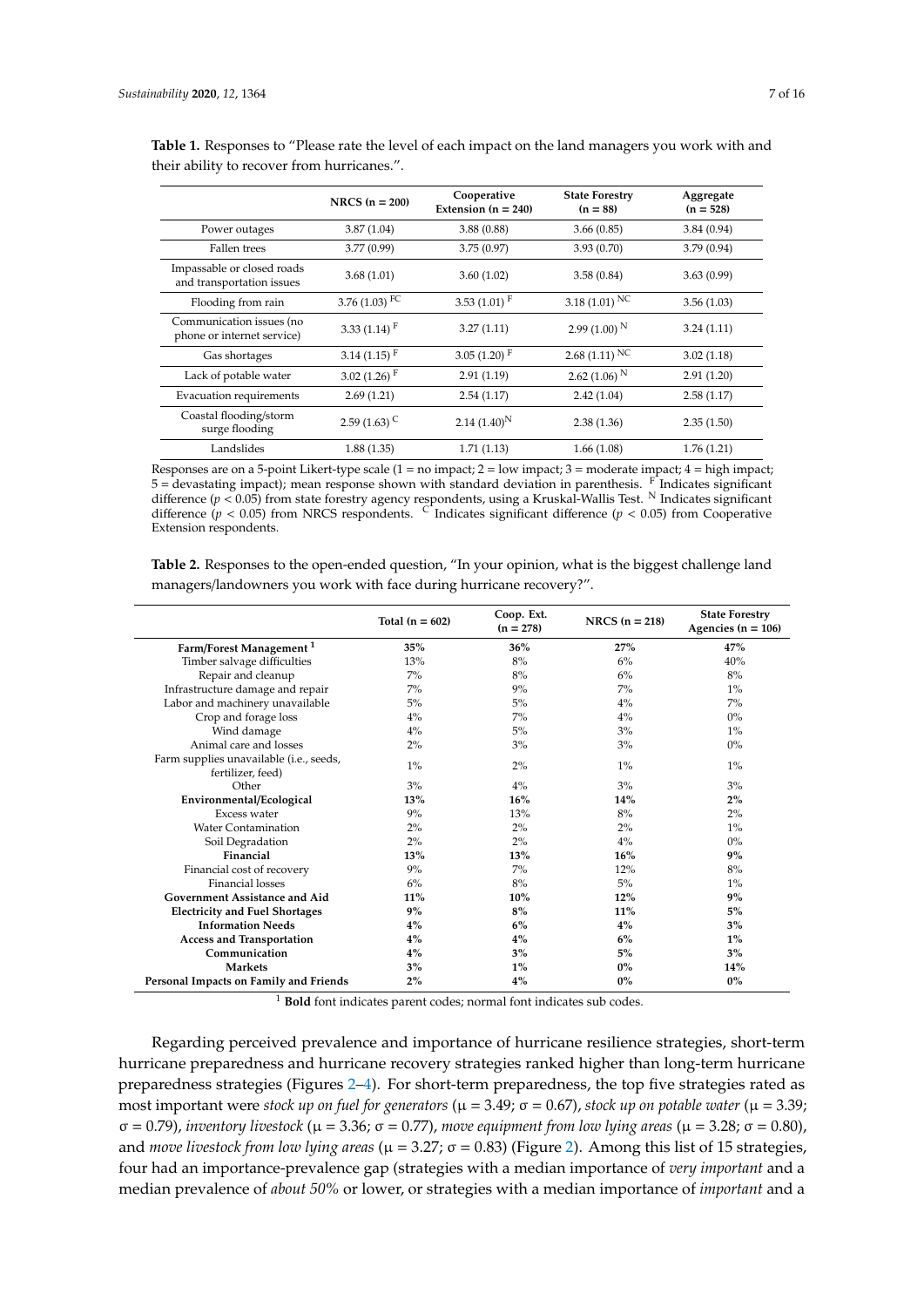median prevalence of *less than 50%* or *none*): *Stock up on potable water*, *establish escape route for livestock in case of flood*, *reinforce the roofs of structures*, and *remove harvested wood from the forest*.

<span id="page-7-0"></span>

**Figure 2.** Importance and perceived prevalence of certain select short-term hurricane preparedness strategies.

<span id="page-7-2"></span>

**Figure 3.** Importance and perceived prevalence of certain select hurricane recovery strategies.

<span id="page-7-1"></span>

**Figure 4.** Importance and perceived prevalence of certain select long-term hurricane preparedness strategies.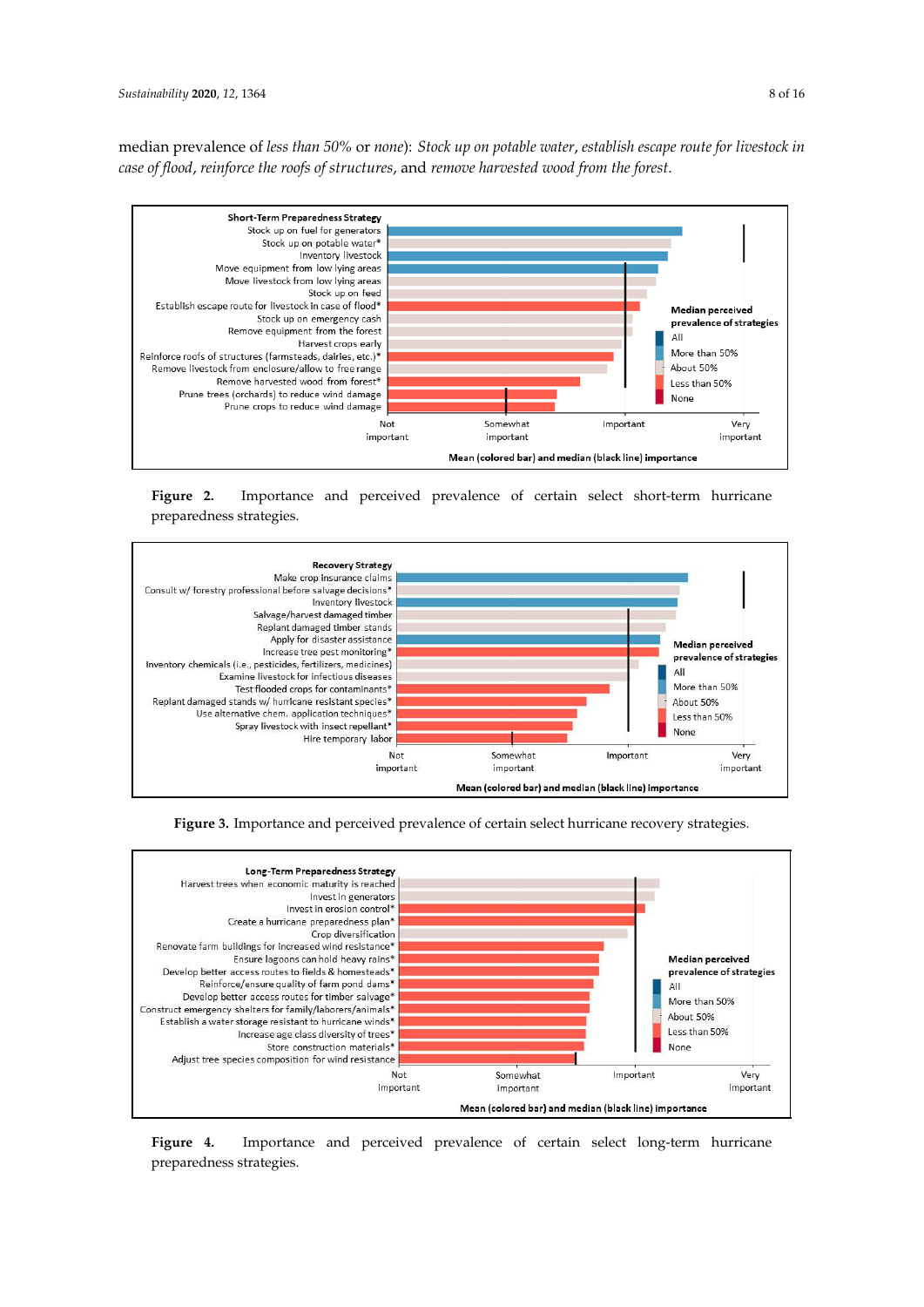Among the list of hurricane recovery steps, the top five most important strategies were *make crop insurance claims* ( $\mu = 3.52$ ;  $\sigma = 0.69$ ), *consult with a forestry professional* ( $\mu = 3.45$ ;  $\sigma = 0.64$ ), *inventory livestock* (µ = 3.43; σ = 0.67), *salvage*/*harvest damaged timber* (µ = 3.42; σ = 0.58), and *replant damaged timber stands* ( $\mu$  = 3.33;  $\sigma$  = 0.62) (Figure [3\)](#page-7-2). Six of the 14 strategies had an importance prevalence gap: *Consult with a forestry professional before making decisions about salvage*, *increase tree pest monitoring*, *test flooded crops for contaminants*, *replant damaged stands with more hurricane resistant species*, *use alternative chemical application techniques*, and *spray livestock with insect repellant*.

The long-term hurricane preparedness strategies ranked as most important were *harvest trees when economic maturity is reached* (µ = 3.21; σ = 0.71), *invest in generators* (µ = 3.17; σ = 0.81), *invest in erosion control* (µ = 3.09; σ = 0.81), *create a hurricane preparedness plan* (µ = 3.00; σ = 0.88), and *crop diversification* (µ = 2.94; σ = 0.97) (Figure [4\)](#page-7-1). Of the 23 strategies listed, none were ranked as being used by *more than 50%* of landowners, none had a median of *very important*, and 11 had an importance–prevalence gap. This gap was greatest for *invest in erosion control* and *create a hurricane preparedness plan*.

#### *3.2. Focus Groups*

Focus group results generally aligned with survey results in that the most commonly discussed topics were financial impacts, operational or management impacts, and difficulties associated with preparedness and recovery efforts (Table [3\)](#page-8-0).

<span id="page-8-0"></span>

|                                           | <b>Percent of Code</b> | Count of Code ( $N = 125$ ) |
|-------------------------------------------|------------------------|-----------------------------|
| Operational Impacts <sup>1</sup>          | 26%                    | 33                          |
| Land Management                           | 26%                    | 33                          |
| Environmental/Ecological                  | 8%                     | 10                          |
| Power/Electricity                         | $6\%$                  | 8                           |
| Access/Transportation                     | $2\%$                  | 3                           |
| <b>Preparation and Recovery Obstacles</b> | 36%                    | 45                          |
| Long-term preparation                     | 16%                    | 20                          |
| Short-term preparation                    | 15%                    | 19                          |
| Recovery                                  | 14%                    | 18                          |
| Communication & Outreach                  | 9%                     | 11                          |
| <b>Financial Challenges</b>               | 31%                    | 39                          |
| Financial Impacts                         | 27%                    | 34                          |
| Government Aid                            | 12%                    | 15                          |
| Market challenges                         | 10%                    | 12                          |

**Table 3.** Hurricane preparedness and recovery focus group results.

<sup>1</sup> Bold font indicates parent codes; normal font indicates sub codes.

Participants discussed the recent impacts from Hurricane Michael and the obstacles to long-term financial recovery for the Florida Panhandle and southern Georgia. Of particular focus were commodities that become more valuable as they age, such as timber and pecans. For example, one participant said, "...in the timber industry...you can't replace [what was destroyed]. I mean [the trees] are just snapped off. There's no recovering," while another remarked that, "Pecans had driven land prices up over \$8000/acre [\$3237/ha]. [It was] excessive but with the money they were making they were paid that left and right and they were putting in new orchards. Now that orchard they paid \$8000/acre for is worthless.".

Concern over financial resources and stability were also discussed as a barrier to preparing for the next disaster. One participant said, "[After a hurricane] my number one goal is not putting in wind breaks to think about the next hurricane, my number one goal is getting financially solvent to farm again, and that's what a lot of pecan producers and nursery people [are thinking]. It's not as much preparing for the next hurricane as it is staying in business and staying solvent.".

Further, multiple Cooperative Extension agents in the focus groups expressed frustration with the process that land managers go through to file for and receive crop insurance, particularly with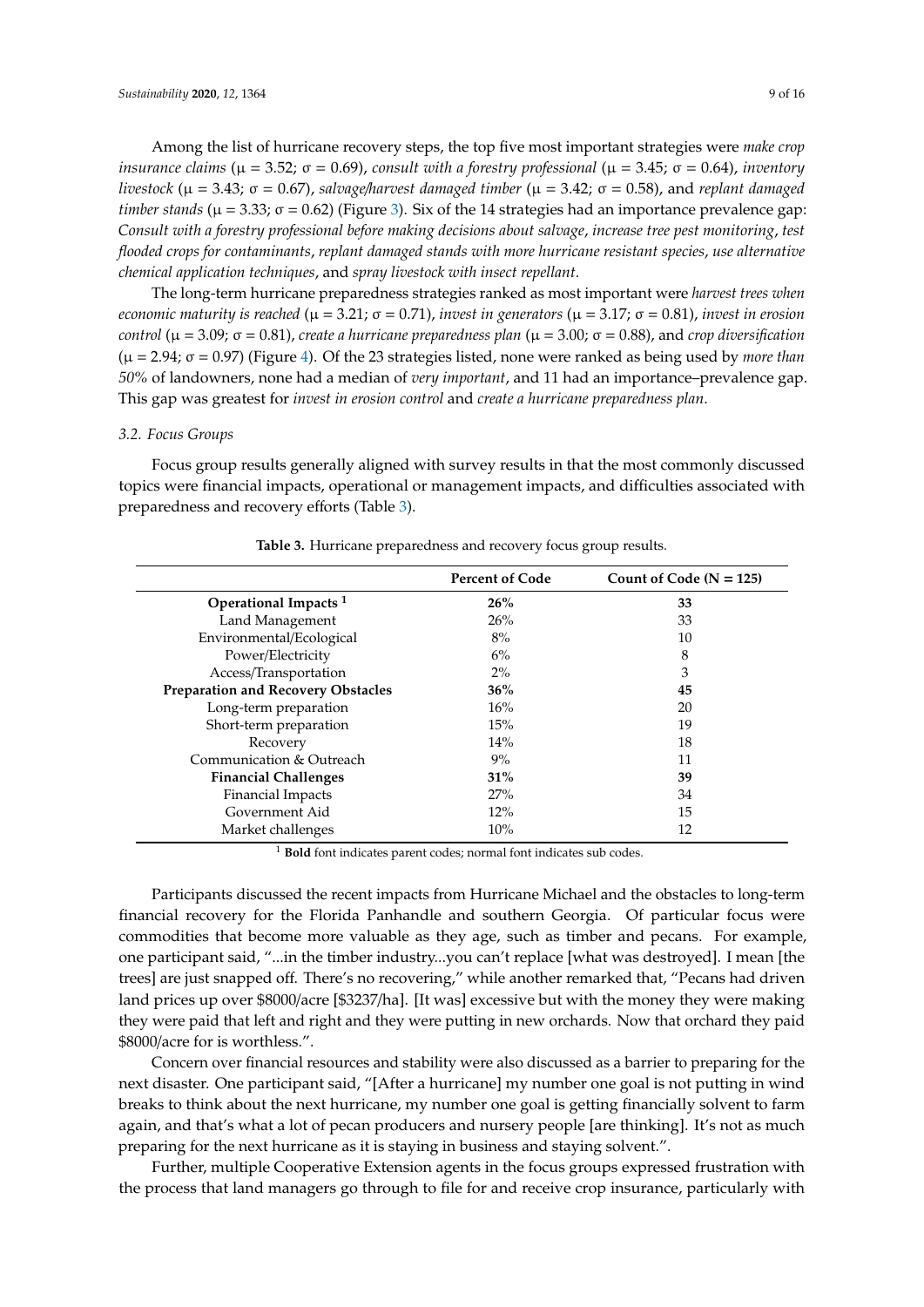difficulties related to conducting timely damage assessments, a requirement for payments to be processed. These same agents also expressed willingness to assist in damage assessments as trusted, non-biased professionals. For example, a Cooperative Extension Agent said, "Why doesn't USDA FSA tap into us and let us do the evaluations? If they don't have enough people, we can get around our own counties, be relatively unbiased . . . and get the information . . . back to FSA to speed up processes of financial recovery for our growers, because their biggest [obstacle to recovery] is going to be financial.".

Still, participants also expressed the need for long-term and continuous planning for hurricanes, such as an Extension Agent who remarked, "My biggest takeaway [from the workshop] is preparation in general, not right before the storm, but as an annual plan that you stick to, whether it be trimming, pruning, or making sure your fuel is good...it's not right before the storm." However, participants believed that one barrier to hurricane preparedness is the lack of scientific evidence informing preparation of specific commodities for hurricanes. An Extension Agent remarked that, "[Hurricane Michael] destroyed acres and acres of pecan trees, but we don't have any information on varieties or...management [strategies]. I mean there is nothing available. The only thing we can go by is our observations...there is nothing scientific.".

Further, participants believed that the relative infrequency of hurricanes as compared to other events contributes to the lack of long-term planning. During a discussion about risk perception, a horticulturalist said, "I would imagine as you get further and further from a hurricane, [the risk perception] part of the equation becomes almost 0." Another barrier to long-term planning is that it exists in a landscape of many other challenges currently facing farm and forest owners such as debt, falling incomes, and pests and diseases. An Extension Agent commented that, "[Hurricane preparation] is an expense, so if you have other expenses [such as the tree disease] laurel wilt, you're not going to spend \$300 per hour to have someone come in and prune your trees, because you're spending all your money trying to fight a disease.".

#### **4. Discussion**

According to the agricultural and forestry advisors in this study, short-term planning and recovery actions are critical to hurricane resilience, yet long-term planning is generally neglected by land managers. With the expected shift in hurricane intensity due to climate change, land managers and those who serve them should consider supporting long-term hurricane resilience planning as part of adaptation to climate change. While long-term planning can involve many of the strategies listed in the survey, it can also involve operational shifts and planning to enable rapid and efficient deployment of short-term preparedness and recovery efforts. For example, hurricane preparedness plans are one of the low-cost long-term strategies ranked high importance/low prevalence, and could be prioritized among advisors as part of education and outreach efforts. Development of these plans can incorporate operation-specific and crop-specific information, as well as local realities, as these factors have been found to influence adoption of resilient strategies [\[13\]](#page-12-11). Information on managing the highest ranked challenges, such as power outages, downed trees, and blocked roads could also be included, as could a plan for keeping livestock safe from floodwaters and other threats. Anticipating these challenges with neighbors and coordinating labor and equipment to more efficiently clear roads and manage lost power (i.e., sharing generators or fuel) could reduce the negative consequences of these impacts. Workshops held in the months following the hurricane would likely have a greater impact, as participants have less psychological distance between the hurricane events and the workshop, translating to higher likelihood to consider adoption of practices discussed at the workshop [\[19\]](#page-13-1).

Other actions that are low cost and align with other production goals, such as resilience to more common extreme events, should be identified and prioritized as part of long-term hurricane planning. Research into practices that fall within existing cost-share programs for minimizing damage from hurricanes could inform implementation of such practices. For example, the long-term hurricane preparedness strategy with the highest prevalence-importance gap was *invest in erosion control*, which closely aligns with cost share programs under NRCS EQIP and many local Soil and Water Conservation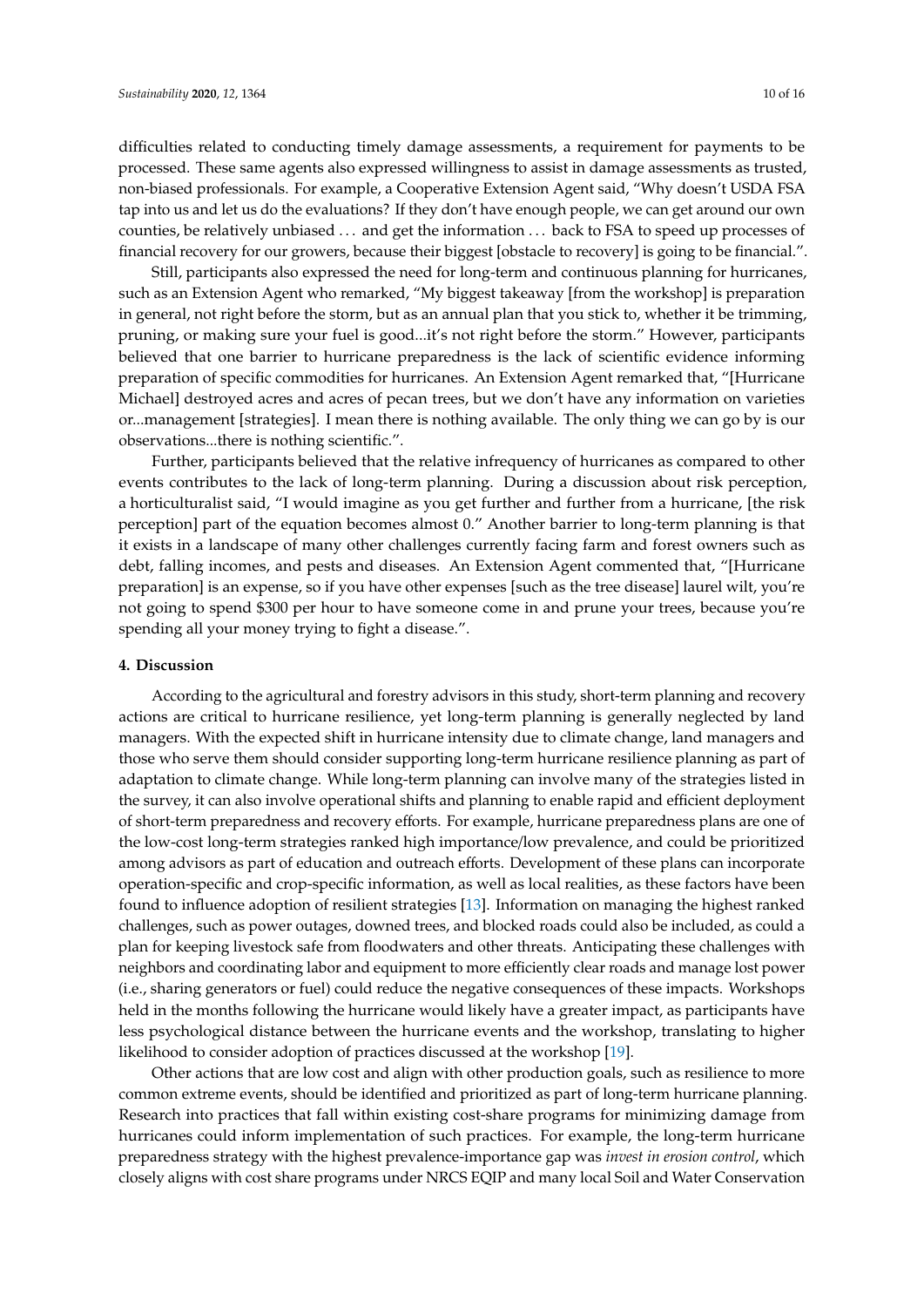District programs. Strategies used to achieve this goal have co-benefits of mitigating impacts of drought and extreme precipitation, and the aforementioned programs are already tailored to local needs. These factors will likely increase the appeal of such strategies to farmers.

Other management practices shown to be more resilient to hurricanes, such as crop and stand diversification, can also reduce risk to threats such as pests, pathogens, decreasing precipitation, and increasing temperature variability [\[62,](#page-14-18)[63\]](#page-14-19). As crop diversification was among the highest ranked long-term strategies in terms of prevalence, it may encounter less resistance among farmers. The strategies *replant damaged stands with more hurricane resistant species* (recovery), and *adjust species composition of forest stands to more wind resistant trees* (long-term preparedness) were both ranked as being implemented by *fewer than 50%* of forest landowners. Efforts to overcome barriers to adoption of more hurricane resilient strategies must involve discussions of tradeoffs between economic return and risk. For example, while evidence suggests that longleaf pine can better withstand hurricanes, as well as other threats such as drought, flooding, high winds, and beetle infestations [\[38,](#page-13-14)[64](#page-15-0)[–66\]](#page-15-1), loblolly and slash pine reach maturity faster and are more economically appealing in the short-term.

Hurricane resilience can also be considered within the broader context of climate change adaptation and mitigation, from the watershed to global level. For example, practices can be prioritized to increase resilience of the watershed as a whole. Practices that increase soil-water holding capacity, such as no-till agriculture and cover cropping, can reduce the severity of flooding downstream [\[67\]](#page-15-2), thus improving the resilience of the entire watershed to hurricanes and other extreme climatic events. Further, many of these practices, such as no-till agriculture, cover cropping, and replacing loblolly pine with longleaf pine, also have benefits of increased carbon sequestration, which contributes to mitigating the underlying causes of increased hurricane intensity [\[68,](#page-15-3)[69\]](#page-15-4). As with all climate change mitigation and adaptation planning, local knowledge (i.e., adaptation strategies already in use by farmers and foresters) and local needs should be incorporated into such plans, involving stakeholders such as landowners and small farm and forestry organizations throughout the planning process [\[62\]](#page-14-18). Within this context of climate change planning, the results of this study may inform efforts to understand and improve preparedness and recovery efforts related to climate stressors in general, particularly those that are relatively infrequent yet catastrophic in nature, such as wildfires and extreme drought.

Additionally, efforts to promote more expensive investments in hurricane resilience (i.e., building more hurricane resistant structures, diversifying crop and timber systems) can be prioritized after an extreme event when rebuilding is already occurring, and as damaged and destroyed structures need replacing. Conducting outreach for long-term preparedness strategies immediately after a hurricane could increase adoption rates as the event is less psychologically distant from the decision [\[19](#page-13-1)[,20\]](#page-13-2) and rebuilding is already occurring as part of recovery.

In addition to specific preparedness and recovery actions that land managers can take, organizations that serve land managers should consider ways to enhance service provision and manage high demand for limited staff in the days, weeks, and months following a hurricane. For example, one of the highest prevalence-importance gaps was for the strategy *consult with a forestry professional before making salvage cut decisions*, while *timber salvage di*ffi*culties* and *markets* were the most commonly mentioned forestry-related challenges. A forestry professional can help determine which trees need to be harvested immediately, which should be harvested later, and recommend a forest health monitoring strategy to reduce risk of mortality, infestations, and wildfire that can occur as a result of a hurricane with up to multi-year delays [\[40,](#page-13-13)[70\]](#page-15-5). However, availability of forestry professionals may be limited after hurricanes due to high demand and transportation difficulties. Networks of forestry professionals could consider ways to collaborate on hurricane recovery and work across boundaries to help with post-hurricane assessments. Additionally, though on-stand and in-person consultations are likely the most effective, alternative strategies could be considered to improve the reach of these professionals after a hurricane, such as an app or platform for sharing pictures of damages with professionals. An existing method for reaching land managers is to hold workshops after a hurricane where many landowners can be served simultaneously.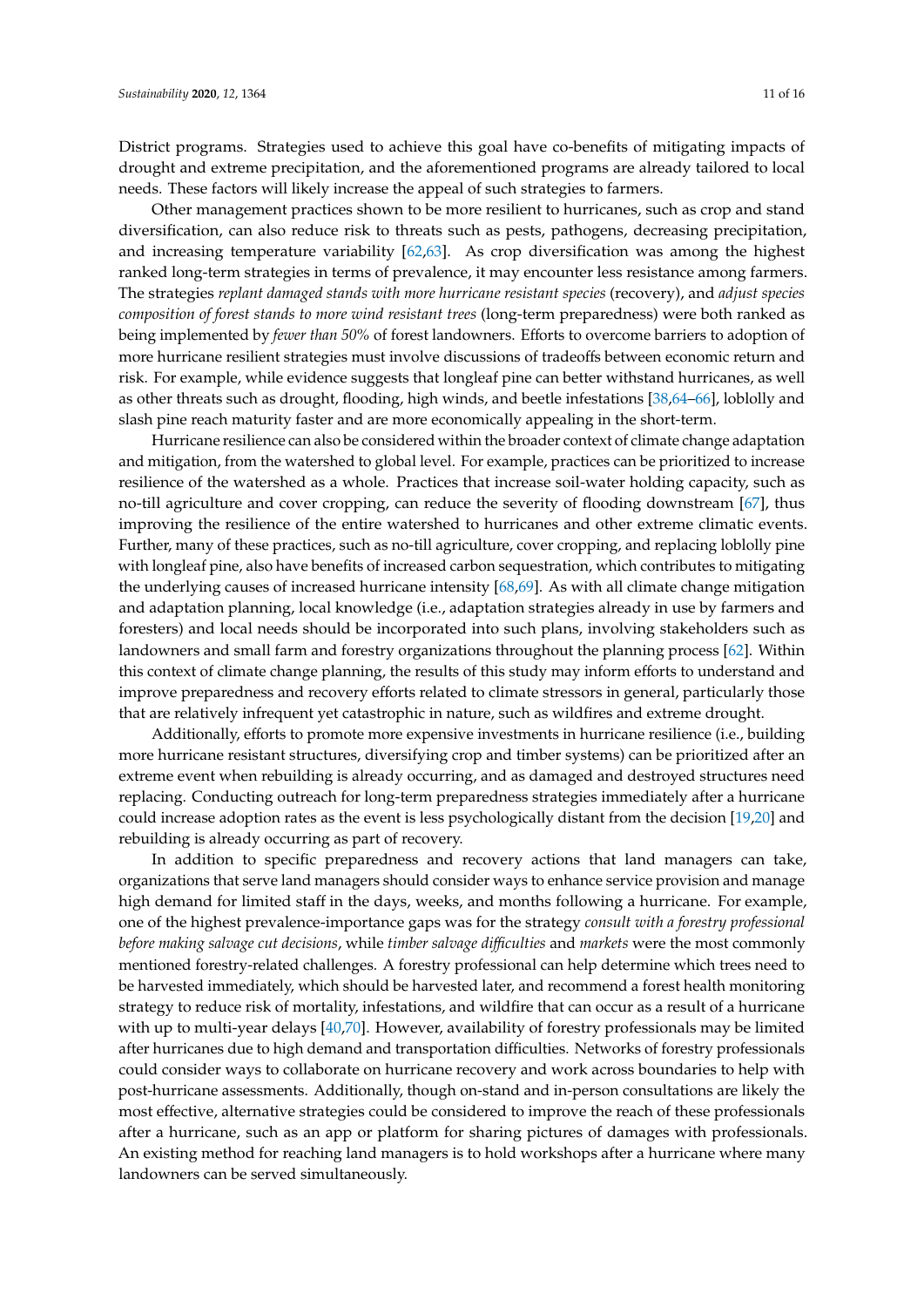Among agricultural strategies, *filing for crop insurance* was ranked the most important and the most prevalent. However, qualitative data from focus groups and open-ended questions indicate that actually filing and receiving these payments is one of the larger challenges farmers face after a hurricane, and that many barriers exist to receiving these payments, such as having proper documentation and delays in official damage assessments. In most cases, these insurance or indemnity applications go through the USDA Farm Service Agency (FSA), and an FSA employee must assess or verify damages in person before a claim can be completed. However, in the wake of disasters that ravage entire counties of agricultural and forest land, the workload may be unreasonable for county staff who are likely also dealing with their own disaster recovery. Further, closed roads, difficult communication, and downed power lines could compound these issues. Cooperative Extension staff who participated in this study expressed interest in developing official partnerships that could expedite the processes of disaster payments.

Finally, the lack of empirical research into effective management strategies for hurricanes is a major limiting factor to hurricane resilience. In order to enable hurricane resilient land management in the face of a changing climate, additional research into effective strategies is needed. Researchers can begin by testing if strategies known to better withstand the three major impacts of hurricanes (high winds, extreme precipitation and flooding, and saltwater intrusion) are effective at managing those same impacts when delivered collectively in the form of a strong hurricane. This information should be delivered in easy to use formats that land managers can tailor to their unique situation, such as fact sheets and checklists.

# **5. Conclusions**

The catastrophic impacts of hurricanes on agriculture and forestry in recent years cannot be ignored, especially as evidence points to increasing trends in intensity. Despite this, long-term hurricane resilience plays an undersized role in planning among land managers compared to shorter term planning and recovery efforts. Further, scientific resources to inform best practices regarding short- and long-term hurricane planning and recovery are scant for agriculture, and moderate for forestry. Though some evidence exists, more research is needed to effectively inform practice.

Boundary organizations can be key players in promoting long-term hurricane resilience through education and outreach, cost share programs, research, technical support, and more. Among boundary organizations, inter-and intra-organizational planning within and between states could lead to more efficient and effective hurricane recovery, and these agencies have an important role to play in helping land managers plan for future hurricanes. As boundary organizations encourage short- and long-term hurricane planning, they should consider practices that are location and commodity specific, aligning with other management goals, and promote resilience to multiple climate threats both on the managed land and the surrounding landscape. When possible, strategies that also sequester greenhouse gasses should be prioritized. Further, collaboration with researchers to evaluate the effectiveness of these strategies is critical to providing a base of scientific knowledge to inform future practice. As hurricanes increase in intensity, efforts to arm land managers with the tools to better withstand these storms are critical to ensuring resilient food and fiber systems, as well as rural livelihoods.

**Author Contributions:** Conceptualization, S.S.W.; Methodology, S.S.W.; Formal Analysis, S.S.W., A.B.L., N.L.Á.-B., Investigation, S.S.W., N.L.Á.-B., A.B.L., Resources, S.S.W., A.B.L., N.L.Á.-B.; Data Curation, S.S.W., N.L.Á.-B., A.B.L.; Writing—Original Draft Preparation, S.S.W., N.L.Á.-B., A.B.L.; Writing—Review & Editing, N.L.Á.-B., A.B.L., S.S.W.; Visualization, S.S.W., N.L.Á.-B., Supervision, S.S.W., Project Administration, S.S.W. All authors have read and agreed to the published version of the manuscript.

**Funding:** This research received no external funding.

**Acknowledgments:** The authors would like to thank those who pretested the survey: Sean Brogan, Libbie Johnson, Samuel Prieto Pulido, Edwin Mas, and Javier Rosario. We also thank the Cooperative Extension, NRCS, and state forestry agency employees who helped distribute and participated in the survey, as well as the focus group participants. We also thank the USDA Climate Hubs for supporting the Hurricane Workshop, where the focus groups were conducted, and the University of Florida for hosting the workshop. Finally, thank you to the two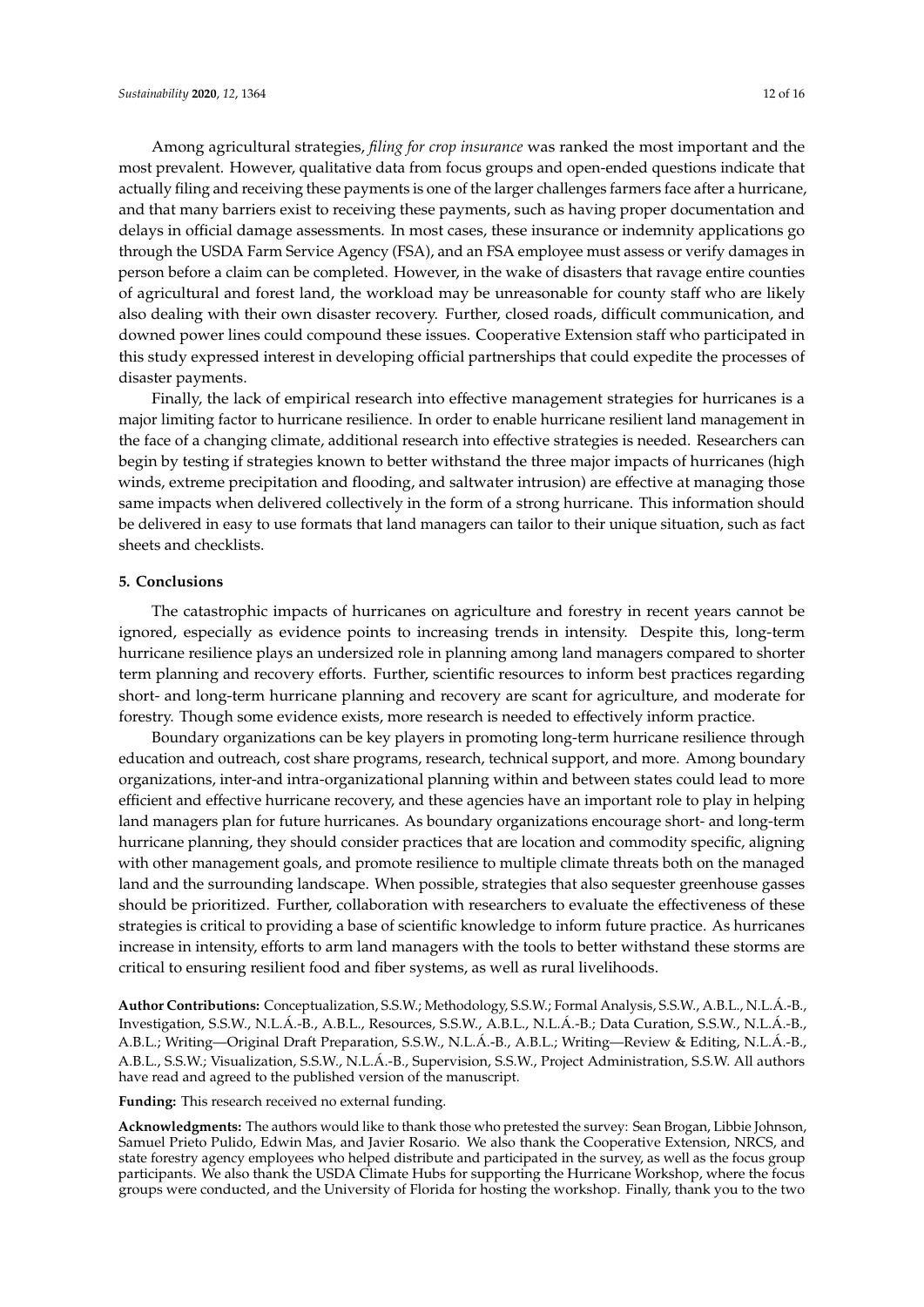anonymous reviewers, and our two friendly reviewers, Steve McNulty and William A. Gould, for their thoughtful feedback on the manuscript.

**Conflicts of Interest:** The authors declare no conflict of interest.

# **References**

- <span id="page-12-0"></span>1. Georgia Forestry Commission Forest Health Management Group. Timber Impact Assessment; Hurricane Michael. Available online: http://[www.gfc.state.ga.us](http://www.gfc.state.ga.us/forest-management/storm-damage/Hurricane%20MichaelTimber%20Impact%20Assessment%20Georgia%20October%2010-11%202018%20(2).pdf)/forest-management/storm-damage/Hurricane% [20MichaelTimber%20Impact%20Assessment%20Georgia%20October%2010-11%202018%20\(2\).pdf](http://www.gfc.state.ga.us/forest-management/storm-damage/Hurricane%20MichaelTimber%20Impact%20Assessment%20Georgia%20October%2010-11%202018%20(2).pdf) (accessed on 24 October 2019).
- <span id="page-12-1"></span>2. Florida Forest Service. Initial Value Estimate of Altered, Damaged, or Destroyed Timber in Florida; Hurricane Michael. Available online: http://floridaforest.org/wp-content/uploads/[Hurricane-Michael-Initial-Timber-](http://floridaforest.org/wp-content/uploads/Hurricane-Michael-Initial-Timber-Damage-Estimate.pdf)[Damage-Estimate.pdf](http://floridaforest.org/wp-content/uploads/Hurricane-Michael-Initial-Timber-Damage-Estimate.pdf) (accessed on 24 October 2019).
- <span id="page-12-2"></span>3. Hodges, A.W.; Court, C.D.; Clouser, R.L.; Vansickle, J.J.; Stefanou, S.E. Economic Losses of Hurricane Irma on Agriculture in Florida Counties. Available online: https://[fred.ifas.ufl.edu](https://fred.ifas.ufl.edu/destudio/t4/pdf/Economic%20Losses%20of%20Hurricane%20Irma%20on%20ag%20in%20Florida%20counties%2010-26-2018.pdf)/destudio/t4/pdf/Economic% [20Losses%20of%20Hurricane%20Irma%20on%20ag%20in%20Florida%20counties%2010-26-2018.pdf](https://fred.ifas.ufl.edu/destudio/t4/pdf/Economic%20Losses%20of%20Hurricane%20Irma%20on%20ag%20in%20Florida%20counties%2010-26-2018.pdf) (accessed on 24 October 2019).
- <span id="page-12-3"></span>4. FEMA Disaster Declarations Summary—Open Government Dataset. Available online: https://[www.fema.](https://www.fema.gov/media-library/assets/documents/28318) gov/[media-library](https://www.fema.gov/media-library/assets/documents/28318)/assets/documents/28318 (accessed on 15 May 2019).
- <span id="page-12-4"></span>5. Balaguru, K.; Foltz, G.R.; Leung, L.R. Increasing magnitude of hurricane rapid intensification in the central and eastern tropical Atlantic. *Geophys. Res. Lett.* **2018**, *45*, 4238–4247. [\[CrossRef\]](http://dx.doi.org/10.1029/2018GL077597)
- <span id="page-12-7"></span>6. Bhatia, K.T.; Vecchi, G.A.; Knutson, T.R.; Murakami, H.; Kossin, J.; Dixon, K.W.; Whitlock, C.E. Recent increases in tropical cyclone intensification rates. *Nat. Commun.* **2019**, *10*, 635. [\[CrossRef\]](http://dx.doi.org/10.1038/s41467-019-08471-z) [\[PubMed\]](http://www.ncbi.nlm.nih.gov/pubmed/30733439)
- <span id="page-12-8"></span>7. Keellings, D.; Hernandez Ayala, J.J. Extreme Rainfall Associated with Hurricane Maria over Puerto Rico and its Connections to Climate Variability and Change. *Geophys. Res. Lett.* **2019**, *46*, 2964–2973. [\[CrossRef\]](http://dx.doi.org/10.1029/2019GL082077)
- <span id="page-12-5"></span>8. Kossin, J.P. A global slowdown of tropical-cyclone translation speed. *Nature* **2018**, *558*, 104–107. [\[CrossRef\]](http://dx.doi.org/10.1038/s41586-018-0158-3)
- <span id="page-12-6"></span>9. Hayhoe, K.; Wuebbles, D.J.; Easterling, D.R.; Fahey, D.W.; Doherty, S.; Kossin, J.; Sweet, W.; Vose, R.; Wehner, M. Our Changing Climate. In *Impacts, Risks, and Adaptation in the United States: Fourth National Climate Assessment*; Reidmiller, D.R., Avery, C.W., Easterling, D.R., Kunkel, K.E., Lewis, K.L.M., Maycock, T.K., Stewart, B.C., Eds.; U.S. Global Change Research Program: Washington, DC, USA, 2018; Volume II, pp. 72–144. [\[CrossRef\]](http://dx.doi.org/10.7930/NCA4.2018.CH2)
- <span id="page-12-9"></span>10. Easterling, D.R.; Kunkel, K.E.; Arnold, J.R.; Knutson, T.; LeGrande, A.N.; Leung, L.R.; Vose, R.S.; Waliser, D.E.; Wehner, M.F. Precipitation change in the United States. In *Climate Science Special Report: Fourth National Climate Assessment*; Wuebbles, D.J., Fahey, D.W., Hibbard, K.A., Dokken, D.J., Stewart, B.C., Maycock, T.K., Eds.; U.S. Global Change Research Program: Washington, DC, USA, 2017; Volume I, pp. 207–230. [\[CrossRef\]](http://dx.doi.org/10.7930/J0H993CC)
- 11. Blake, E.S.; Zelinsky, D.A. *National Hurricane Center Tropical Cyclone Report: Hurricane Harvey*; National Oceanic and Atmospheric Administration: Silver Spring, MD, USA, 2018. Available online: https://[www.](https://www.nhc.noaa.gov/data/tcr/AL092017_Harvey.pdf) nhc.noaa.gov/data/tcr/[AL092017\\_Harvey.pdf](https://www.nhc.noaa.gov/data/tcr/AL092017_Harvey.pdf) (accessed on 31 July 2019).
- <span id="page-12-10"></span>12. Pasch, R.J.; Penny, A.B.; Berg, R. *National Hurricane Center Tropical Cyclone Report: Hurricane Harvey*; National Oceanic and Atmospheric Administration: Silver Spring, MD, USA, 2017. Available online: https://www.nhc.noaa.gov/data/tcr/[AL152017\\_Maria.pdf](https://www.nhc.noaa.gov/data/tcr/AL152017_Maria.pdf) (accessed on 31 July 2019).
- <span id="page-12-11"></span>13. Chatrchyan, A.M.; Chaopricha, N.T.; Erlebacher, R.C.; Chan, J.; Tobin, D.; Allred, S.B. Understanding the Views and Actions of U.S. Farmers Towards Climate Change. *Cornell Inst. Clim. Chang. Agric. Res. Policy Brief.* **2016**, *1*, 1–4.
- <span id="page-12-12"></span>14. Arbuckle, J.G., Jr.; Morton, L.W.; Hobbs, J. Understanding farmer perspectives on climate change adaptation and mitigation: The roles of trust in sources of climate information, climate change beliefs, and perceived risk. *Environ. Behav.* **2015**, *47*, 205–234. [\[CrossRef\]](http://dx.doi.org/10.1177/0013916513503832)
- <span id="page-12-13"></span>15. Haden, V.R.; Niles, M.T.; Lubell, M.; Perlman, J.; Jackson, L.E. Global and local concerns: What attitudes and beliefs motivate farmers to mitigate and adapt to climate change? *PLoS ONE* **2012**, *7*, e52882. [\[CrossRef\]](http://dx.doi.org/10.1371/journal.pone.0052882)
- 16. Mase, A.S.; Cho, H.; Prokopy, L.S. Enhancing the Social Amplification of Risk Framework (SARF) by exploring trust, the availability heuristic, and agricultural advisors' belief in climate change. *J. Environ. Psychol.* **2015**, *41*, 166–176. [\[CrossRef\]](http://dx.doi.org/10.1016/j.jenvp.2014.12.004)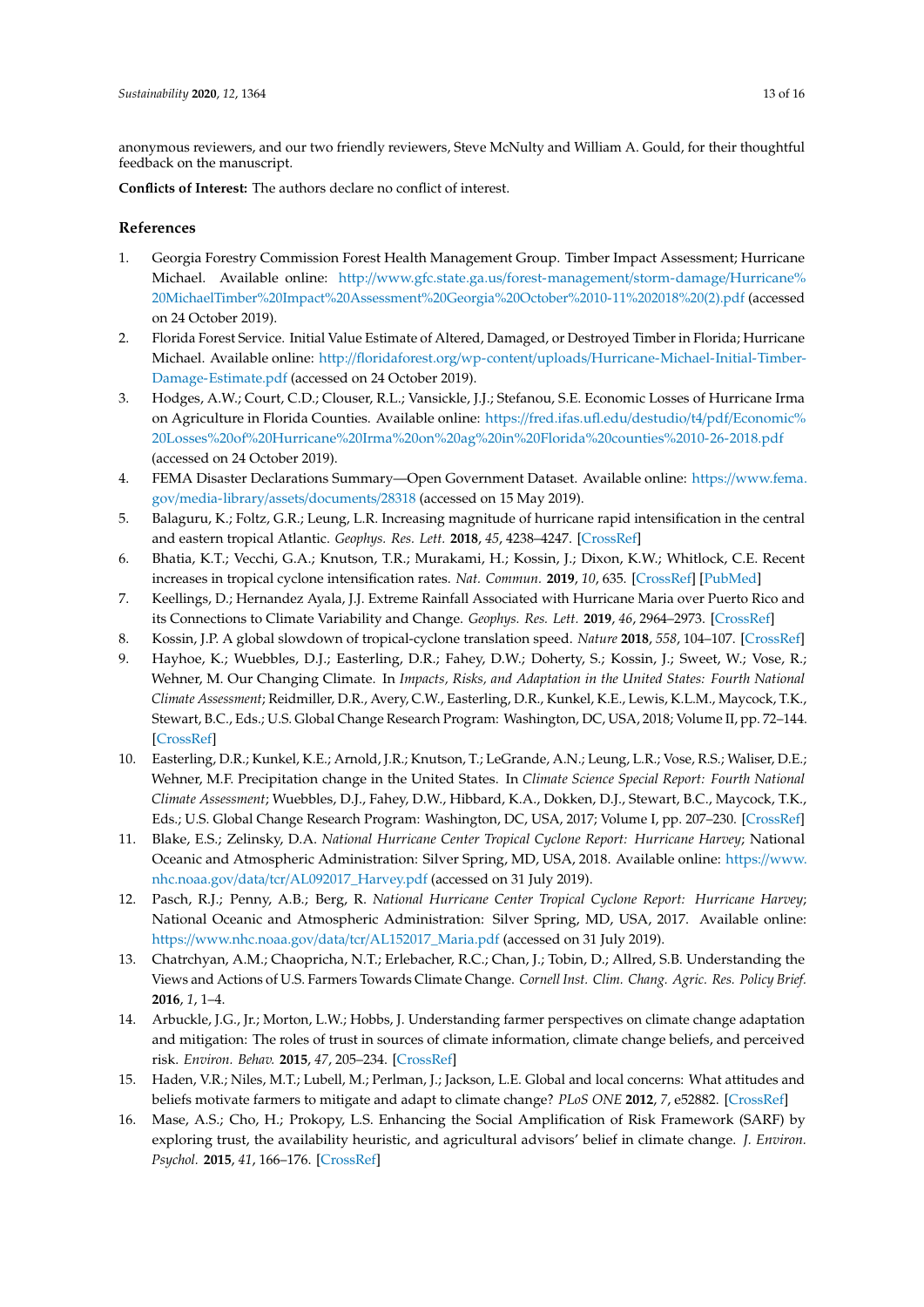- 17. Mase, A.S.; Gramig, B.M.; Prokopy, L.S. Climate change beliefs, risk perceptions, and adaptation behavior among Midwestern US crop farmers. *Clim. Risk Manag.* **2017**, *15*, 8–17. [\[CrossRef\]](http://dx.doi.org/10.1016/j.crm.2016.11.004)
- <span id="page-13-0"></span>18. Niles, M.; Wiener, S.; Schattman, R.; Roche-McNally, G.; Reyes, J. Seeing isn't always believing: Crop loss and climate change perceptions among farm advisors. *Environ. Res. Lett.* **2019**, *14*, 1–10. [\[CrossRef\]](http://dx.doi.org/10.1088/1748-9326/aafbb6)
- <span id="page-13-1"></span>19. Trope, Y.; Liberman, N. Construal-level theory of psychological distance. *Psychol. Rev.* **2010**, *117*, 440–463. [\[CrossRef\]](http://dx.doi.org/10.1037/a0018963) [\[PubMed\]](http://www.ncbi.nlm.nih.gov/pubmed/20438233)
- <span id="page-13-2"></span>20. Spence, A.; Poortinga, W.; Pidgeon, N. The psychological distance of climate change. *Risk Anal. Int. J.* **2012**, *32*, 957–972. [\[CrossRef\]](http://dx.doi.org/10.1111/j.1539-6924.2011.01695.x) [\[PubMed\]](http://www.ncbi.nlm.nih.gov/pubmed/21992607)
- <span id="page-13-3"></span>21. NOAA National Hurricane Center; Hurricane Return Periods. Available online: https://[www.nhc.noaa.gov](https://www.nhc.noaa.gov/climo/#returns)/ climo/[#returns](https://www.nhc.noaa.gov/climo/#returns) (accessed on 20 June 2019).
- <span id="page-13-4"></span>22. Boose, E.R.; Serrano, M.I.; Foster, D.R. Landscape and regional impacts of hurricanes in Puerto Rico. *Ecol. Monogr.* **2004**, *74*, 335–352. [\[CrossRef\]](http://dx.doi.org/10.1890/02-4057)
- <span id="page-13-9"></span>23. Chen, C.C.; McCarl, B. Hurricanes and possible intensity increases: Effects on and reactions from US agriculture. *J. Agric. Appl. Econ.* **2009**, *41*, 125–144. [\[CrossRef\]](http://dx.doi.org/10.1017/S1074070800002595)
- 24. Spencer, N.; Polachek, S. Hurricane watch: Battening down the effects of the storm on local crop production. *Ecol. Econ.* **2015**, *120*, 234–240. [\[CrossRef\]](http://dx.doi.org/10.1016/j.ecolecon.2015.10.006)
- 25. Strobl, E. Impact of hurricane strikes on local cropland productivity: Evidence from the Caribbean. *Nat. Hazards Rev.* **2011**, *13*, 132–138. [\[CrossRef\]](http://dx.doi.org/10.1061/(ASCE)NH.1527-6996.0000041)
- 26. Wang, W.; Qu, J.J.; Hao, X.; Liu, Y.; Stanturf, J.A. Post-hurricane forest damage assessment using satellite remote sensing. *Agric. For. Meteorol.* **2010**, *150*, 122–132. [\[CrossRef\]](http://dx.doi.org/10.1016/j.agrformet.2009.09.009)
- <span id="page-13-5"></span>27. Williams, V.J. The Ecological Effects of Salt Water Intrusion on the Agriculture Industry after Hurricane Katrina. In *Proceedings of the 2007 National Conference on Environmental Science and Technology*; Springer: New York, NY, USA, 2009; pp. 97–102.
- <span id="page-13-6"></span>28. Holt-Giménez, E. Measuring farmers' agroecological resistance after Hurricane Mitch in Nicaragua: A case study in participatory, sustainable land management impact monitoring. *Agric. Ecosyst. Environ.* **2002**, *93*, 87–105. [\[CrossRef\]](http://dx.doi.org/10.1016/S0167-8809(02)00006-3)
- 29. Philpott, S.M.; Lin, B.B.; Jha, S.; Brines, S.J. A multi-scale assessment of hurricane impacts on agricultural landscapes based on land use and topographic features. *Agric. Ecosyst. Environ.* **2008**, *128*, 12–20. [\[CrossRef\]](http://dx.doi.org/10.1016/j.agee.2008.04.016)
- 30. Rosset, P.M.; Machin Sosa, B.; Roque Jaime, A.M.; Ávila Lozano, D.R. The Campesino-to-Campesino agroecology movement of ANAP in Cuba: Social process methodology in the construction of sustainable peasant agriculture and food sovereignty. *J. Peasant. Stud.* **2011**, *38*, 161–191. [\[CrossRef\]](http://dx.doi.org/10.1080/03066150.2010.538584)
- <span id="page-13-7"></span>31. Mohan, P.; Strobl, E. A hurricane wind risk and loss assessment of Caribbean agriculture. *Environ. Dev. Econ.* **2017**, *22*, 84–106. [\[CrossRef\]](http://dx.doi.org/10.1017/S1355770X16000176)
- <span id="page-13-8"></span>32. Perotto-Baldiviezo, H.L.; Thurow, T.D.; Smith, C.T.; Fisher, R.F.; Wu, X.B. GIS-based spatial analysis and modeling for landslide hazard assessment in steeplands, southern Honduras. *Agric. Ecosyst. Environ.* **2004**, *103*, 165–176. [\[CrossRef\]](http://dx.doi.org/10.1016/j.agee.2003.10.011)
- <span id="page-13-10"></span>33. Crane, J.; Balerdi, C.; Campbell, R.; Campbell, C.; Goldweber, S. Managing fruit orchards to minimize hurricane damage. *HortTechnology* **1994**, *4*, 21–27. [\[CrossRef\]](http://dx.doi.org/10.21273/HORTTECH.4.1.21)
- 34. Sparks, D. Tree setting depth affects wind resistance in pecan. *J. Am. Pomol. Soc.* **2005**, *59*, 134.
- <span id="page-13-11"></span>35. Tamang, B.; Andreu, M.G.; Rockwood, D.L. Microclimate patterns on the leeside of single-row tree windbreaks during different weather conditions in Florida farms: Implications for improved crop production. *Agrofor. Syst.* **2010**, *79*, 111–122. [\[CrossRef\]](http://dx.doi.org/10.1007/s10457-010-9280-4)
- <span id="page-13-12"></span>36. Haight, R.G.; Smith, W.D.; Straka, T.J. Hurricanes and the economics of loblolly pine plantations. *For. Sci.* **1995**, *41*, 675–688. [\[CrossRef\]](http://dx.doi.org/10.1093/forestscience/41.4.675)
- 37. Hook, D.D.; Buford, M.A.; Williams, T.M. Impact of Hurricane Hugo on the South Carolina coastal plain forest. *J. Coast. Res.* **1991**, *8*, 291–300.
- <span id="page-13-14"></span>38. Johnsen, K.H.; Butnor, J.R.; Kush, J.S.; Schmidtling, R.C.; Nelson, C.D. Hurricane Katrina winds damaged longleaf pine less than loblolly pine. *South. J. Appl. For.* **2009**, *33*, 178–181. [\[CrossRef\]](http://dx.doi.org/10.1093/sjaf/33.4.178)
- 39. McNulty, S.G. Hurricane impacts on US forest carbon sequestration. *Environ. Pollut.* **2002**, *116*, S17–S24. [\[CrossRef\]](http://dx.doi.org/10.1016/S0269-7491(01)00242-1)
- <span id="page-13-13"></span>40. Stanturf, J.A.; Goodrick, S.L.; Outcalt, K.W. Disturbance and coastal forests: A strategic approach to forest management in hurricane impact zones. *For. Ecol. Manag.* **2007**, *250*, 119–135. [\[CrossRef\]](http://dx.doi.org/10.1016/j.foreco.2007.03.015)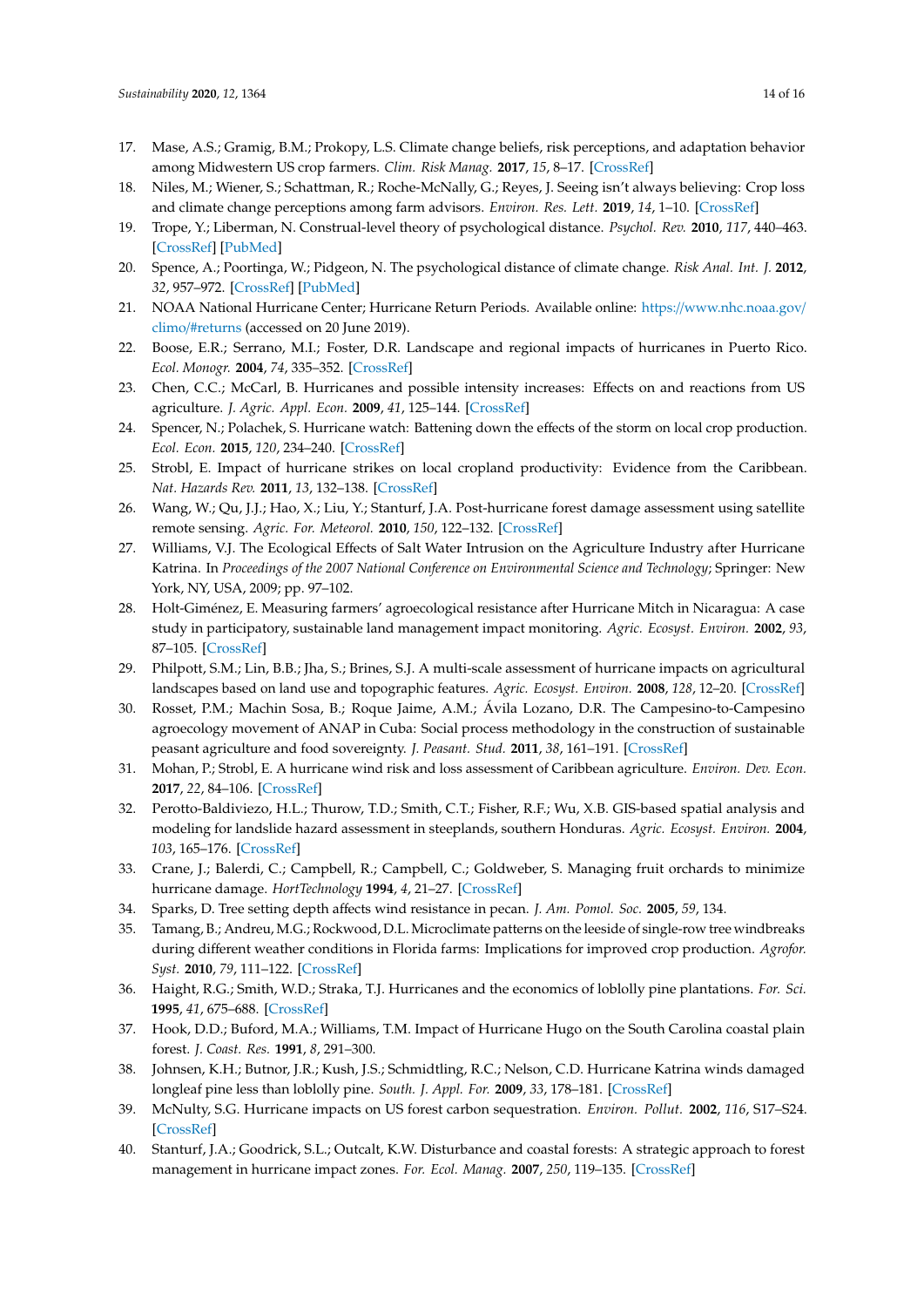- <span id="page-14-0"></span>41. Walker, L.R. Tree damage and recovery from Hurricane Hugo in Luquillo experimental forest, Puerto Rico. *Biotropica* **1991**, *23*, 379–385. [\[CrossRef\]](http://dx.doi.org/10.2307/2388255)
- <span id="page-14-1"></span>42. Wade, D.D.; Forbus, J.K.; Saveland, J.M. *Photo Series for Estimating Post-hurricane Residues and Fire Behavior in Southern Pine*; Gen. Tech. Rep. SE-82; US Department of Agriculture, Forest Service, Southeastern Forest Experiment Station: Dry Branch, GA, USA, 1993.
- <span id="page-14-2"></span>43. Rodriguez-Cruz, L.A.; Niles, M.T. *Hurricane Maria's Impacts on Puerto Rican Farmers: Experience, Challenges and Perceptions*; University of Vermont: Burlington, VT, USA, 2018.
- <span id="page-14-3"></span>44. Campbell, D.; Beckford, C. Negotiating uncertainty: Jamaican small farmers' adaptation and coping strategies, before and after hurricanes—A case study of Hurricane Dean. *Sustainability* **2009**, *1*, 1366–1387. [\[CrossRef\]](http://dx.doi.org/10.3390/su1041366)
- <span id="page-14-4"></span>45. Guston, D.H. Stabilizing the boundary between politics and science: The role of the Office of Technology Transfer as a boundary organization. *Soc. Stud. Sci.* **1999**, *29*, 87–112. [\[CrossRef\]](http://dx.doi.org/10.1177/030631299029001004) [\[PubMed\]](http://www.ncbi.nlm.nih.gov/pubmed/11623653)
- <span id="page-14-5"></span>46. Cash, D.W. "In order to aid in diffusing useful and practical information": Agricultural extension and boundary organizations. *Sci. Technol. Hum. Values* **2001**, *26*, 431–453. [\[CrossRef\]](http://dx.doi.org/10.1177/016224390102600403)
- 47. Feldman, D.L.; Ingram, H.M. Making science useful to decision makers: Climate forecasts, water management, and knowledge networks. *Weather Clim. Soc.* **2009**, *1*, 9–21. [\[CrossRef\]](http://dx.doi.org/10.1175/2009WCAS1007.1)
- 48. Kocher, S.D.; Toman, E.; Sarah, F.T.; Wright, V.; Briggs, J.S.; Goebel, C.P.; MontBlanc, E.M.; Oxarart, A.; Pepin, D.L.; Steelman, T.A.; et al. How can we span the boundaries between wildland fire science and management in the United States? *J. For.* **2012**, *110*, 421–428. [\[CrossRef\]](http://dx.doi.org/10.5849/jof.11-085)
- <span id="page-14-6"></span>49. Prokopy, L.S.; Carlton, J.S.; Arbuckle, J.G.; Haigh, T.; Lemos, M.C.; Mase, A.S.; Babin, N.; Dunn, M.; Andresen, J.; Angel, J.; et al. Extension's role in disseminating information about climate change to agricultural stakeholders in the United States. *Clim. Chang.* **2015**, *130*, 261–272. [\[CrossRef\]](http://dx.doi.org/10.1007/s10584-015-1339-9)
- <span id="page-14-7"></span>50. Alabama Cooperative Extension Service. About Us. Available online: https://[www.aces.edu](https://www.aces.edu/about-us-2/)/about-us-2/ (accessed on 15 June 2019).
- 51. NC State Extension. How Extension Works. Available online: https://[www.ces.ncsu.edu](https://www.ces.ncsu.edu/how-extension-works/)/how-extension[works](https://www.ces.ncsu.edu/how-extension-works/)/ (accessed on 15 June 2019).
- <span id="page-14-8"></span>52. USDA National Institute of Food and Agriculture. Cooperative Extension System. Available online: https://nifa.usda.gov/[cooperative-extension-system](https://nifa.usda.gov/cooperative-extension-system) (accessed on 15 June 2019).
- <span id="page-14-9"></span>53. USDA Natural Resources Conservation Service. People. Available online: https://[www.nrcs.usda.gov](https://www.nrcs.usda.gov/wps/portal/nrcs/main/national/people/)/wps/ portal/nrcs/main/[national](https://www.nrcs.usda.gov/wps/portal/nrcs/main/national/people/)/people/ (accessed on 15 June 2019).
- <span id="page-14-10"></span>54. USDA Natural Resources Conservation Service. Conservation Planning. Available online: https://[www.nrcs.](https://www.nrcs.usda.gov/wps/portal/nrcs/main/national/technical/cp/) [usda.gov](https://www.nrcs.usda.gov/wps/portal/nrcs/main/national/technical/cp/)/wps/portal/nrcs/main/national/technical/cp/ (accessed on 30 October 2019).
- <span id="page-14-11"></span>55. NOAA Fast Facts: Hurricane Costs. Available online: https://coast.noaa.gov/states/fast-facts/[hurricane-costs.](https://coast.noaa.gov/states/fast-facts/hurricane-costs.html) [html](https://coast.noaa.gov/states/fast-facts/hurricane-costs.html) (accessed on 19 February 2019).
- <span id="page-14-12"></span>56. USDA NRCS: Emergency Watershed Protection Program (EWP). Available online: https://[www.nrcs.usda.](https://www.nrcs.usda.gov/wps/portal/nrcs/detail/national/programs/landscape/ewpp/?cid=nrcs143_008258) gov/wps/portal/nrcs/detail/national/programs/landscape/ewpp/?cid=[nrcs143\\_008258](https://www.nrcs.usda.gov/wps/portal/nrcs/detail/national/programs/landscape/ewpp/?cid=nrcs143_008258) (accessed on 15 June 2019).
- <span id="page-14-13"></span>57. National Association of State Foresters. *State Foresters by the Numbers*; National Association of State Foresters: Washington, DC, USA, 2018; Available online: https://[www.stateforesters.org](https://www.stateforesters.org/wp-content/uploads/2018/09/2016-State-Foresters-by-the-Numbers-FINAL.pdf)/wp-content/uploads/2018/09/ [2016-State-Foresters-by-the-Numbers-FINAL.pdf](https://www.stateforesters.org/wp-content/uploads/2018/09/2016-State-Foresters-by-the-Numbers-FINAL.pdf) (accessed on 24 September 2019).
- <span id="page-14-14"></span>58. Florida Department of Agriculture and Consumer Services. Forest Recovery after a Hurricane. Available online: https://[www.freshfromflorida.com](https://www.freshfromflorida.com/Divisions-Offices/Florida-Forest-Service/Our-Forests/Forest-Health/Forest-Recovery-After-a-Hurricane)/Divisions-Offices/Florida-Forest-Service/Our-Forests/Forest-Health/[Forest-Recovery-After-a-Hurricane](https://www.freshfromflorida.com/Divisions-Offices/Florida-Forest-Service/Our-Forests/Forest-Health/Forest-Recovery-After-a-Hurricane) (accessed on 19 February 2019).
- <span id="page-14-15"></span>59. Georgia Forestry Commission. Storm Damage Resources. Available online: http://[www.gfc.state.ga.us](http://www.gfc.state.ga.us/forest-management/storm-damage/index.cfm)/ [forest-management](http://www.gfc.state.ga.us/forest-management/storm-damage/index.cfm)/storm-damage/index.cfm (accessed on 19 February 2019).
- <span id="page-14-16"></span>60. Dillman, D.A.; Smyth, J.D.; Christian, L.M. *Internet, Phone, Mail, and Mixed-Mode Surveys: The Tailored Design Method*, 4th ed.; John Wiley & Sons, Inc.: Hoboken, NJ, USA, 2014.
- <span id="page-14-17"></span>61. *Dedoose Version 8.0.35*; SocioCultural Research Consultants: Los Angeles, CA, USA, 2018.
- <span id="page-14-18"></span>62. Altieri, M.A.; Nicholls, C.I. The adaptation and mitigation potential of traditional agriculture in a changing climate. *Clim. Chang.* **2017**, *140*, 33–45. [\[CrossRef\]](http://dx.doi.org/10.1007/s10584-013-0909-y)
- <span id="page-14-19"></span>63. Lin, B.B. Resilience in agriculture through crop diversification: Adaptive management for environmental change. *BioScience* **2011**, *61*, 183–193. [\[CrossRef\]](http://dx.doi.org/10.1525/bio.2011.61.3.4)